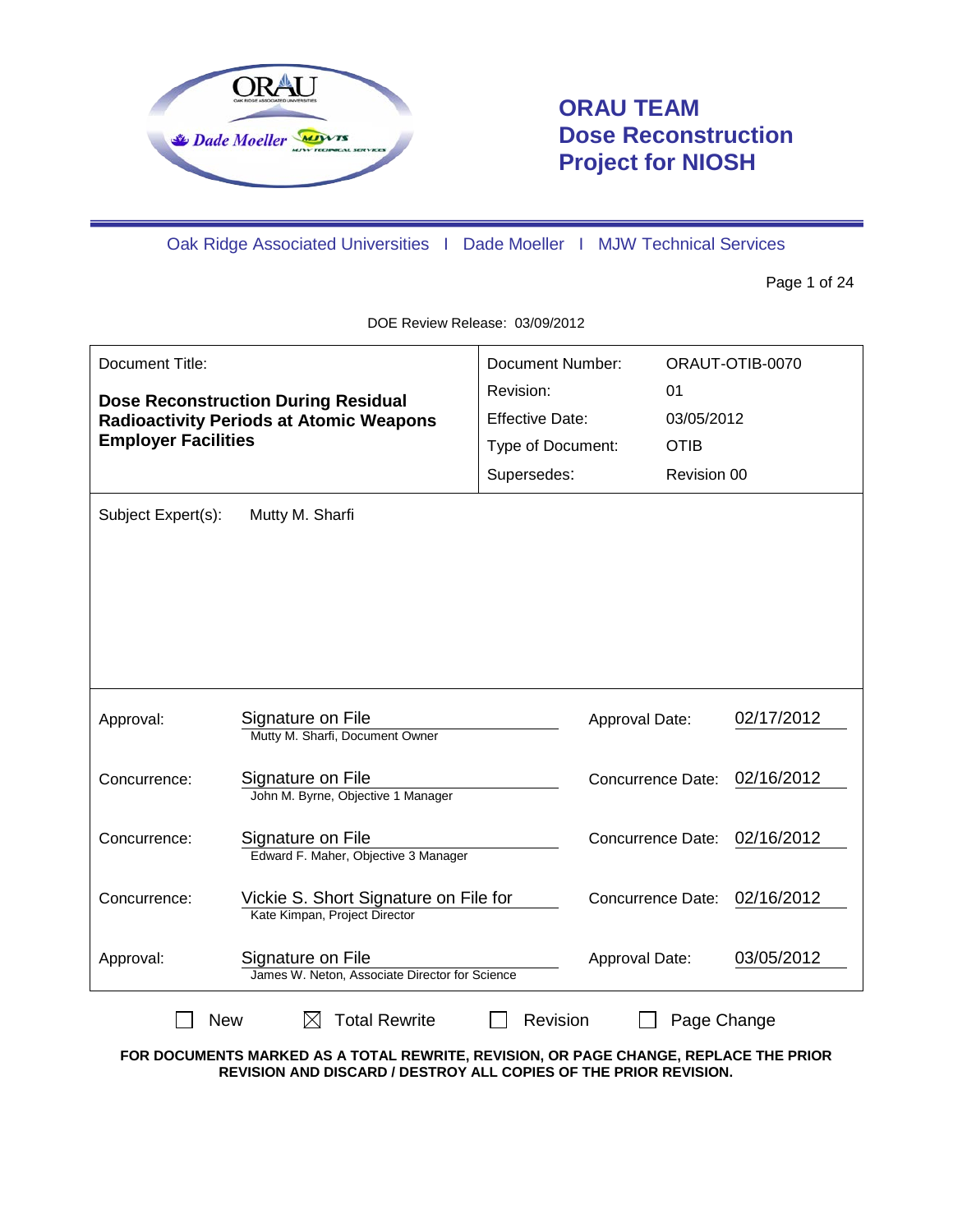| Document No. ORAUT-OTIB-0070 | Revision No. 01 | Effective Date: 03/05/2012 | Page 2 of 24 |
|------------------------------|-----------------|----------------------------|--------------|
|------------------------------|-----------------|----------------------------|--------------|

### **PUBLICATION RECORD**

| <b>EFFECTIVE</b><br><b>DATE</b> | <b>REVISION</b><br><b>NUMBER</b> | <b>DESCRIPTION</b>                                                                                                                                                                                                                                                                                                                                                                                    |
|---------------------------------|----------------------------------|-------------------------------------------------------------------------------------------------------------------------------------------------------------------------------------------------------------------------------------------------------------------------------------------------------------------------------------------------------------------------------------------------------|
| 03/10/2008                      | 00                               | Approved new technical information bulletin to establish a process for<br>estimating dose to workers at AWE Facilities during residual<br>radioactivity periods. Incorporates formal internal and NIOSH review<br>comments. Training required: As determined by Task Manager.<br>Initiated by Joseph S. Guido.                                                                                        |
| 03/05/2012                      | 01                               | Revises the source term depletion rate from 0.01 day <sup>-1</sup> to 0.00067<br>day <sup>-1</sup> , removes NUREG-1400 source term approach, and deletes<br>Attachment B. References updated. Incorporates formal internal<br>and NIOSH review comments. Constitutes a total rewrite of the<br>document. Training required: As determined by the Objective<br>Manager. Initiated by Mutty M. Sharfi. |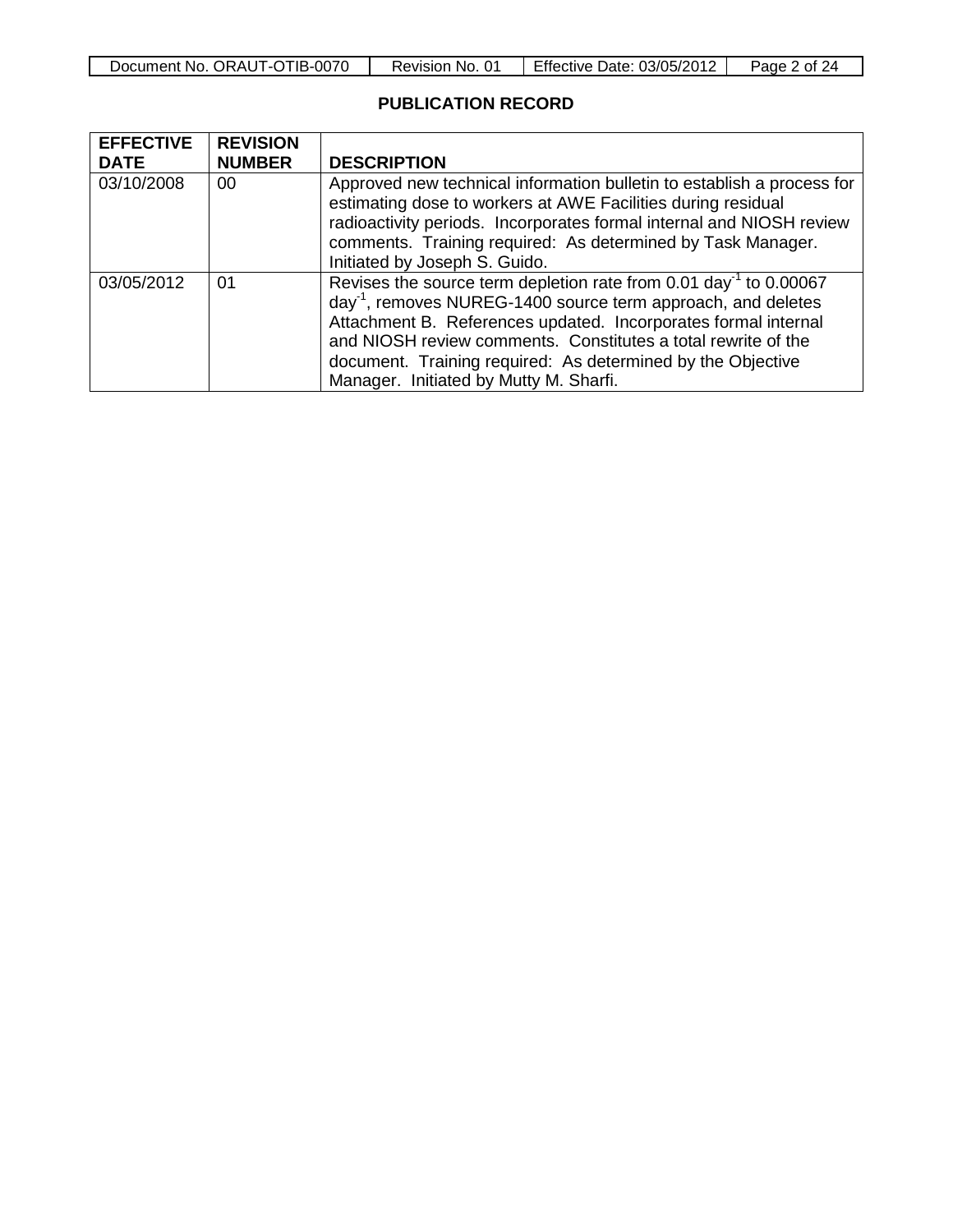| Document No. ORAUT-OTIB-0070 | Revision No. | Effective Date: 03/05/2012 | 3 of<br>Page <sup>-</sup> |
|------------------------------|--------------|----------------------------|---------------------------|

# **TABLE OF CONTENTS**

| <b>SECTION</b> |                                        | <b>TITLE</b>                                           | <b>PAGE</b> |
|----------------|----------------------------------------|--------------------------------------------------------|-------------|
|                |                                        |                                                        |             |
| 1.0            |                                        |                                                        |             |
| 2.0            |                                        |                                                        |             |
| 3.0            | 3.1<br>3.2<br>3.3<br>3.4<br>3.5<br>3.6 | 3.1.1<br>3.1.2<br>3.1.3                                |             |
| 4.0            | 4.1                                    | 4.1.1<br>4.1.2<br>4.1.3<br>4.1.4<br>4.1.5              |             |
| 5.0            |                                        |                                                        |             |
| 6.0            |                                        |                                                        |             |
|                |                                        |                                                        |             |
|                |                                        | ATTACHMENT A, DERIVATION OF RESUSPENSION FACTORS USING |             |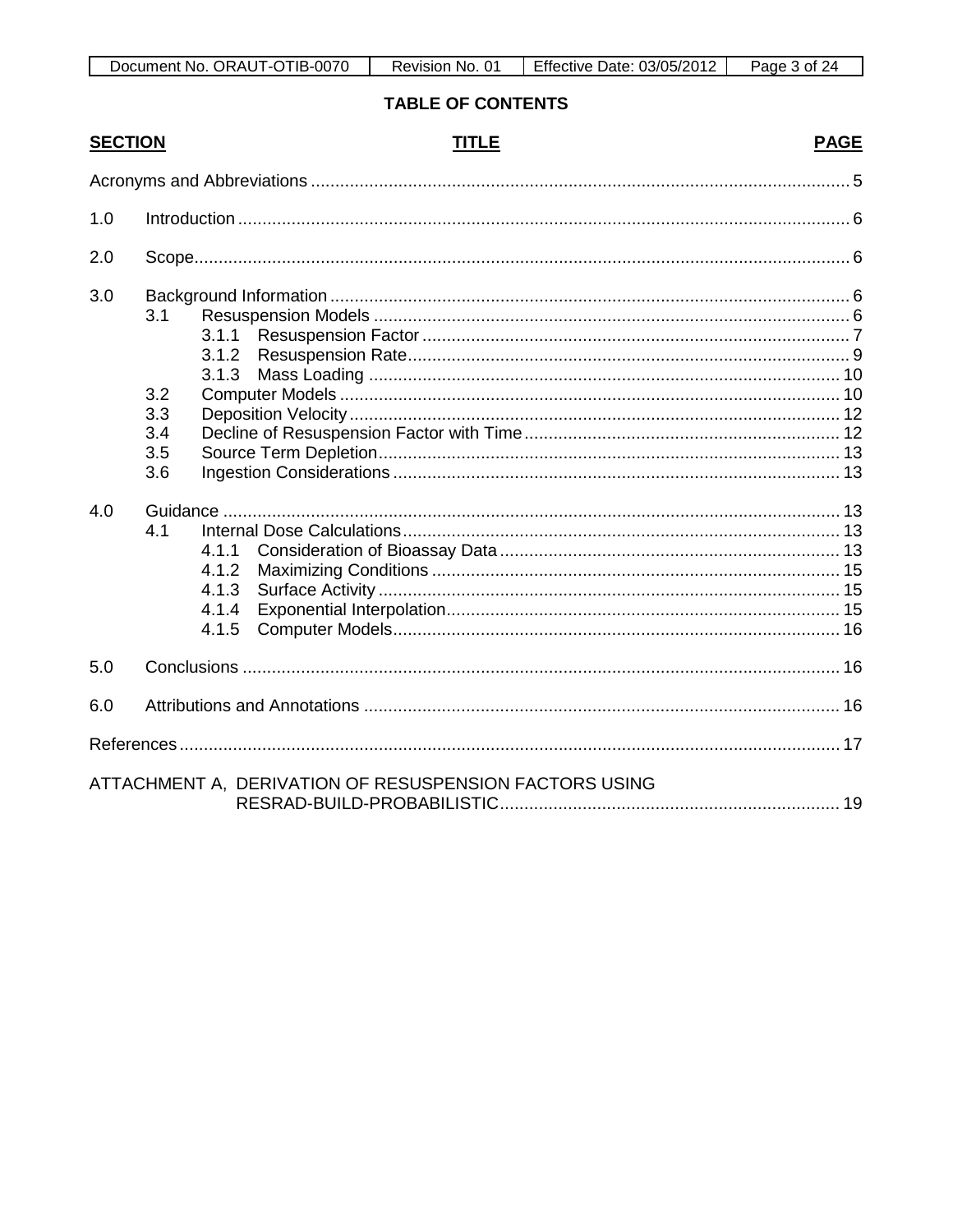| TIB-0070<br>ORAUT-C<br>Document No.<br>ີ | No.<br>Revision, | Effective<br>03/05/2012<br>Date: | Page<br>0t<br>ΣΔ. |
|------------------------------------------|------------------|----------------------------------|-------------------|

# **LIST OF TABLES**

### **TABLE TITLE PAGE**

| $3 - 1$ |                                                                                     |  |
|---------|-------------------------------------------------------------------------------------|--|
| $3 - 2$ | Parameters for normal and lognormal maximum likelihood models of                    |  |
|         |                                                                                     |  |
| $3 - 3$ |                                                                                     |  |
| $3 - 4$ | Evaluation of the technical basis for the building occupancy scenario using the     |  |
|         |                                                                                     |  |
| $4 - 1$ | Calculated source-term depletion rates during residual periods for various sites 14 |  |
| $4 - 2$ | Adjustment factors to account for depletion of source term during the residual      |  |
|         |                                                                                     |  |
| $5 - 1$ |                                                                                     |  |
| $A-1$   |                                                                                     |  |
| $A-2$   |                                                                                     |  |
| $A-3$   |                                                                                     |  |
|         |                                                                                     |  |

# **LIST OF FIGURES**

### **FIGURE TITLE PAGE**

| $3 - 2$ |  |
|---------|--|
| $3-3$   |  |
|         |  |
|         |  |
|         |  |
|         |  |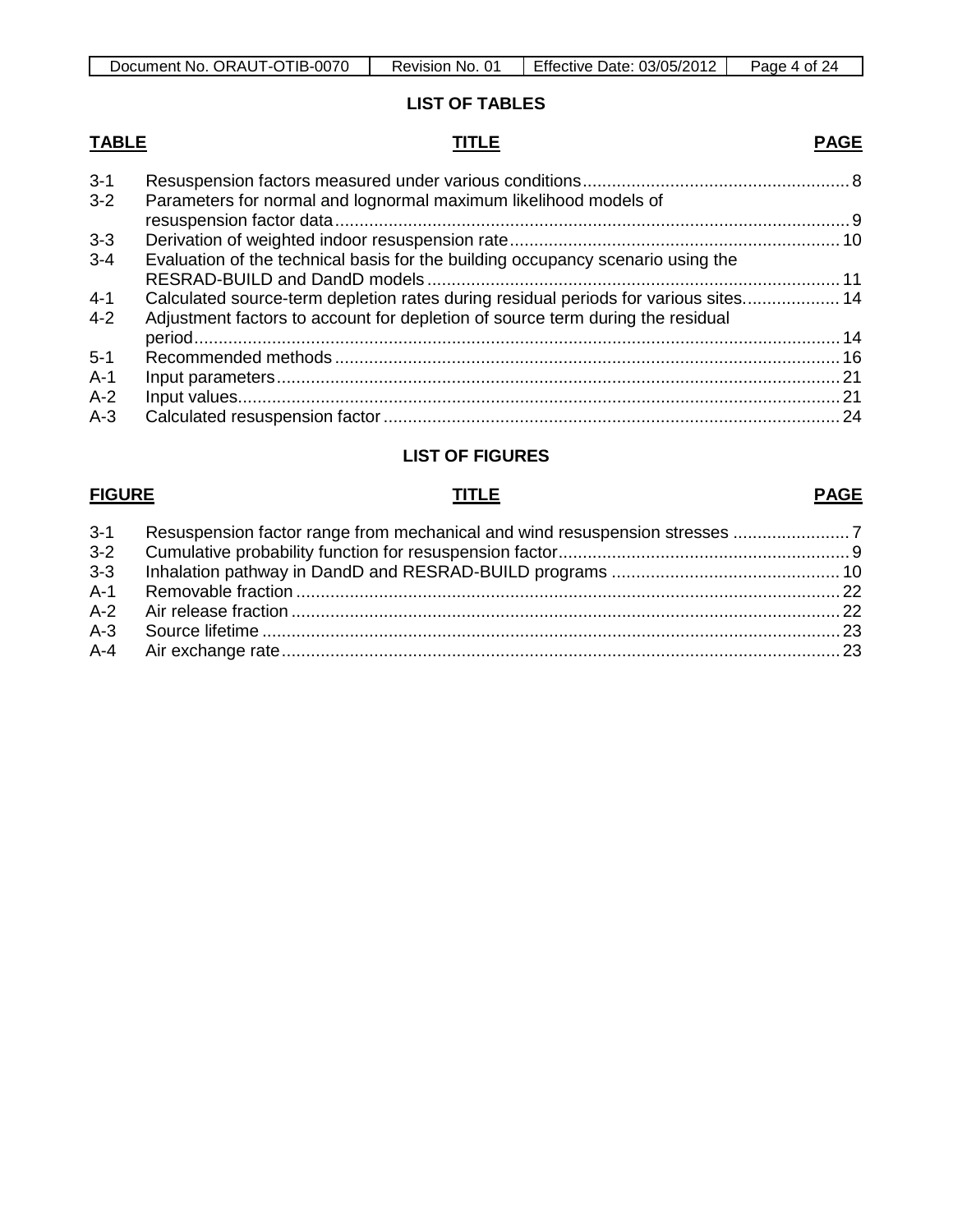# **ACRONYMS AND ABBREVIATIONS**

| AEC<br><b>AWE</b>          | U.S. Atomic Energy Commission<br><b>Atomic Weapons Employer</b>                             |
|----------------------------|---------------------------------------------------------------------------------------------|
| d<br><b>DOE</b><br>dpm     | day<br>U.S. Department of Energy<br>disintegrations per minute                              |
| <b>FGR</b>                 | <b>Federal Guidance Report</b>                                                              |
| hr                         | hour                                                                                        |
| m<br>min<br>mo<br>mrem     | meter<br>minute<br>month<br>millirem                                                        |
| <b>NIOSH</b><br><b>NRC</b> | National Institute for Occupational Safety and Health<br>U.S. Nuclear Regulatory Commission |
| pCi                        | picocurie                                                                                   |
| S                          | second                                                                                      |
| <b>TIB</b>                 | technical information bulletin                                                              |
| <b>U.S.C.</b>              | <b>United States Code</b>                                                                   |
| yr                         | year                                                                                        |
| §                          | section or sections                                                                         |
| μg                         | microgram                                                                                   |
|                            |                                                                                             |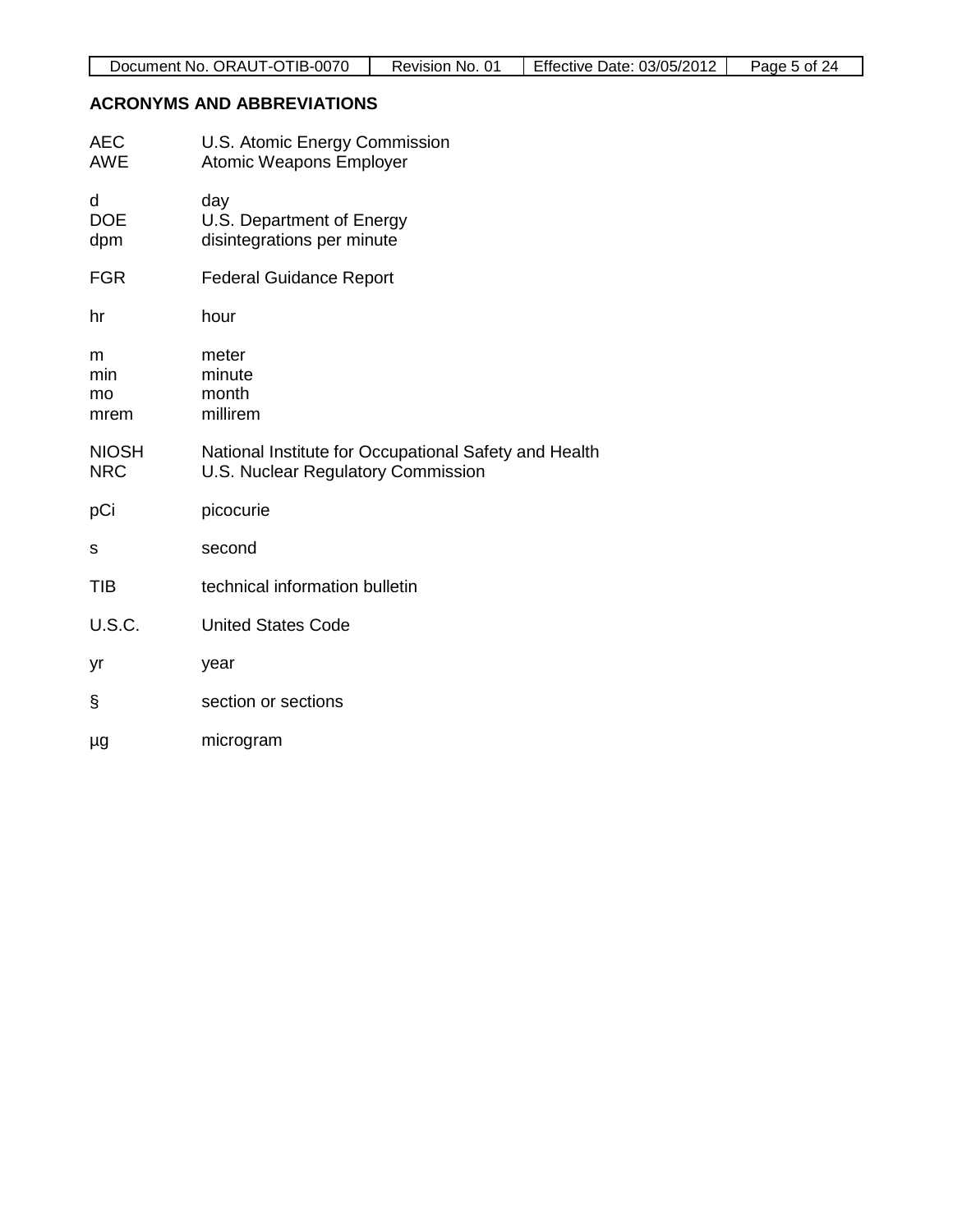| Document No. ORAUT-OTIB-0070 | Revision No. 01 | Effective Date: 03/05/2012 | Page 6 of 24 |
|------------------------------|-----------------|----------------------------|--------------|

#### **1.0 INTRODUCTION**

Technical information bulletins (TIBs) are not official determinations made by the National Institute for Occupational Safety and Health (NIOSH) but are rather general working documents that provide historic background information and guidance concerning the preparation of dose reconstructions at particular sites or categories of sites. They will be revised in the event additional relevant information is obtained about the affected site(s). TIBs may be used to assist NIOSH staff in the completion of individual dose reconstructions.

In this document, the word "facility" is used as a general term for an area, building, or group of buildings that served a specific purpose at a site. It does not necessarily connote an "atomic weapons employer facility" or a "Department of Energy (DOE) facility" as defined in the Energy Employees Occupational Illness Compensation Program Act of 2000 [42 U.S.C. § 7384l(5) and (12)].

# **2.0 SCOPE**

The purpose of this document is to provide guidance for estimating dose to workers at Atomic Weapons Employer (AWE) facilities during periods when NIOSH determined there was "significant residual contamination" in its *Report on Residual Radioactive and Beryllium Contamination at Atomic Weapons Employer Facilities and Beryllium Vendor Facilities* (NIOSH 2006) or any update to that report. These periods are referred to as the "residual radioactivity period". Consideration of exposure during these periods is required in accordance with amendments to the EEOICPA program contained in Public Law 108-375.

For employment during the residual period, only the radiation exposures defined in 42 U.S.C. § 7384n(c)(4) (i.e., radiation doses from DOE-related work) must be included in dose reconstructions; that is, internal or external radiation exposure from commercial sources of exposure is not reconstructed. For example, exposure from the manufacture and distribution of commercial uranium and/or thorium products would not be reconstructed for the residual period (NIOSH 2010a).

Under subparagraph B of 42 U.S.C. § 7384n(c)(4), however, radiation from a source that cannot be reliably distinguished from radiation covered under subparagraph A (i.e., radiation doses from DOErelated work) is considered part of the employee's radiation dose during the residual period and must be reconstructed (NIOSH 2010a).

During the residual period, doses from radiation or radiation-generating devices that were used at the AWE facility for commercial purposes that are distinguishable from the noncommercial sources are not included in the dose reconstruction. This includes, but is not limited to, doses from: (1) nondestructive testing devices such as radiography units, (2) process or flow gauges that employ radioactive sources, (3) moisture or density gauges, (4) electrostatic eliminators, and (5) radiationgenerating laboratory instruments, such as X-ray diffraction units (NIOSH 2010a).

### **3.0 BACKGROUND INFORMATION**

### **3.1 RESUSPENSION MODELS**

Methodology for the calculation of airborne radionuclide activity from particulate surface contamination has been expressed as either a "resuspension factor" or "resuspension rate" (Sehmel 1980). As an alternative, a "mass loading" approach has been applied in which the concentration of soil in air is used along with the assumption that the particulate in soil and air contains the same proportion of contaminant (Linsley 1978; Anspaugh et al. 1975).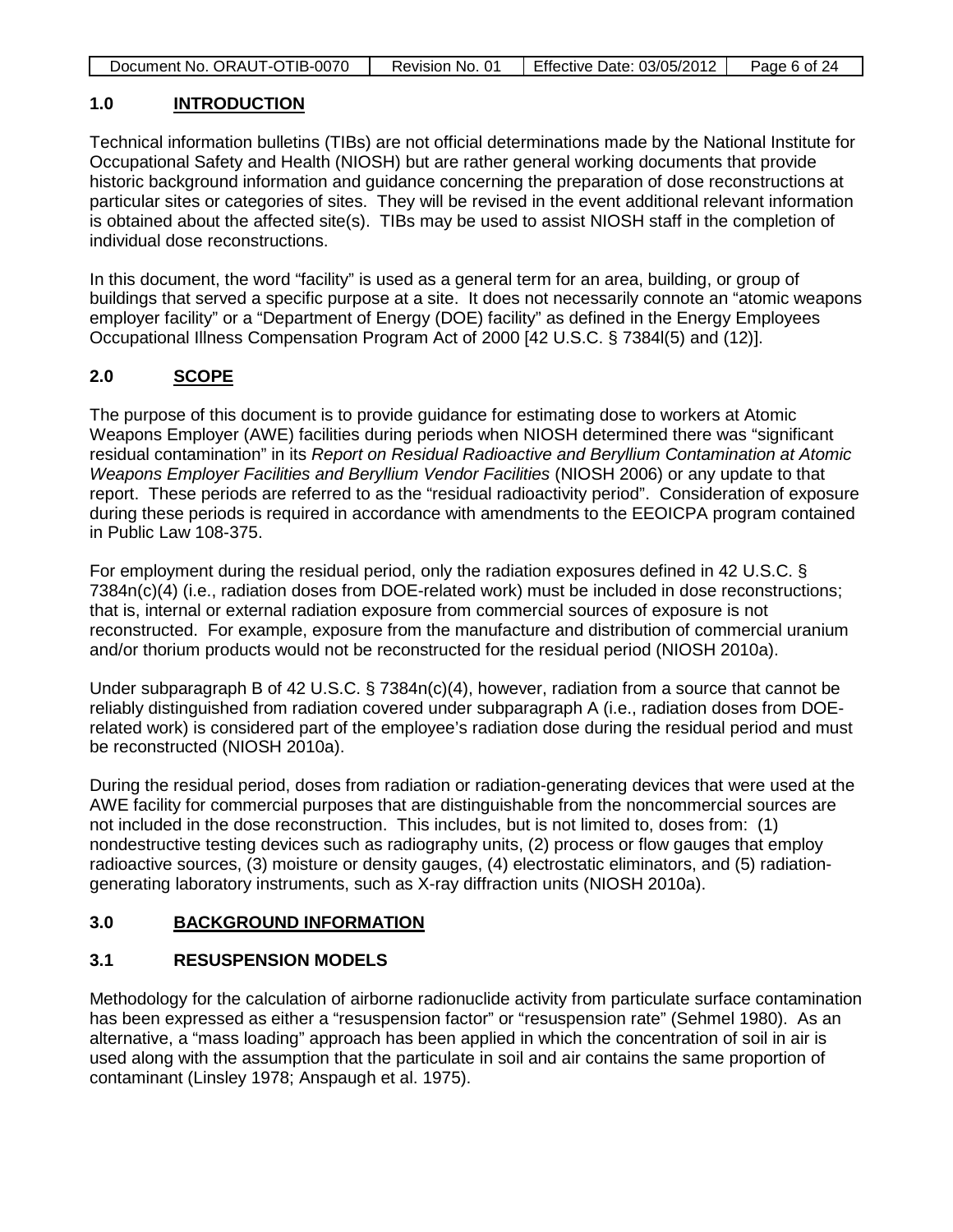| Document No. ORAUT-OTIB-0070 | Revision No. 01 | Effective Date: 03/05/2012 | Page 7 of 24 |
|------------------------------|-----------------|----------------------------|--------------|

#### **3.1.1 Resuspension Factor**

A resuspension factor is the ratio of the radionuclide airborne concentration per unit air volume divided by the surface concentration per unit area and is generally reported in units of  $m^{-1}$ . Resuspension factors have been extensively reviewed in the literature (Stewart 1964; Linsley 1978; Sehmel 1980; Brodsky 1980; DOE 1994) and have been reported to range from 10 $^{10}$  m $^1$  to 10 $^2$  m $^1$ (Sehmel 1980). A summary of these data is presented in Figure 3-1 (from Sehmel 1980).





Application of resuspension factors in dose assessment has been studied by a number of authors. Generally, early conclusions of a value of  $10^{-6}$  m<sup>-1</sup> under quiescent conditions and a factor of 10 higher  $(10^{-5} \text{ m}^{-1})$  under conditions of moderate activity (Stewart 1964) have been supported by later analysis (Brodsky 1980).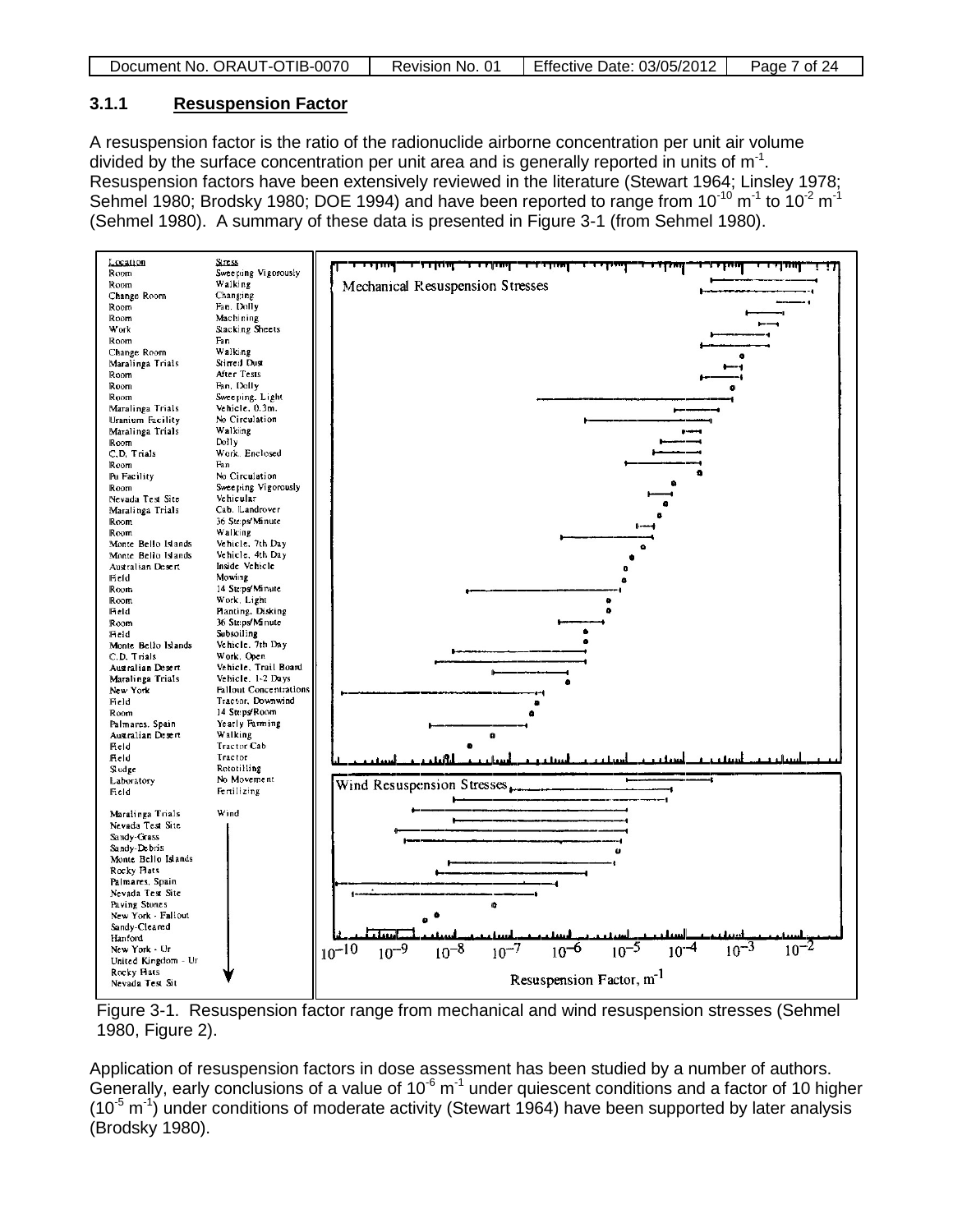|  | Document No. ORAUT-OTIB-0070 | Revision No. 01 | Effective Date: 03/05/2012 | Page 8 of 24 |
|--|------------------------------|-----------------|----------------------------|--------------|
|--|------------------------------|-----------------|----------------------------|--------------|

The U.S. Nuclear Regulatory Commission (NRC) conducted an extensive review of resuspension factors for the purpose of estimating internal exposure of future occupants of decommissioned facilities and published these data in the NUREG/CR-5512 series of documents (Kennedy and Strenge 1992; Beyeler et al. 1999, Abu-Eid et al. 2002). Table 3-1 contains a summary of the resuspension factors for indoor facilities based on the NRC research in 1999. The NRC initially proposed a resuspension factor in the form of a probability density function, with a median value of  $5 \times 10^{-5}$  m<sup>-1</sup> (Figure 3-2). The NRC approach was based on the loose contamination present and, if applied to total surface contamination, would have to be adjusted by the fraction of the total contamination that is removable. A typical value used is 10% (Beyeler et al. 1999).

Table 3-1. Resuspension factors measured under various conditions (Beyeler et al. 1999, Figure 5-11).

| <b>Experimental condition</b>                                               | Resuspension factor $(m^{-1})$                |
|-----------------------------------------------------------------------------|-----------------------------------------------|
| Normal room ventilation                                                     | $3.3E - 8$                                    |
| Walking (14 steps/min)                                                      | $9.1E-6$                                      |
| Walking (36 steps/min)                                                      | $6.9E-5$                                      |
| Walking (100 steps/min) with wind stress (hair dryer directed toward floor) | $1.5E - 4$                                    |
| Undisturbed                                                                 | 1.5E-5 to 3.6E-4                              |
| Fans on                                                                     | 3.4E-5 to 1.6E-3                              |
| Vibration (dolly)                                                           | 1.2E-4 to 1.9E-4                              |
| Fans + vibration                                                            | 1.2E-4 to 1.5E-2                              |
| Vigorous sweeping by two workmen                                            | $1.02 \times 10^{-2}$ to $4.2 \times 10^{-2}$ |
| Vigorous work activity, including sweeping                                  | $1.9E - 4$                                    |
| Vigorous walking                                                            | $3.9E - 5$                                    |
| Light work activity                                                         | $9.4E-6$                                      |
| Rapid air circulation                                                       | $7.1E-4$                                      |

Additional analysis on resuspension factors was published by the NRC in NUREG-1720 (Abu-Eid et al. 2002). The justification for the revision was the fact that the earlier analysis used data from both freshly deposited and aged deposits. It was the NRC contention that, for application at decommissioned facilities (which was the intended purpose of the analysis), values from fresh deposits would be overly conservative. In addition, data from additional studies were included in the 2002 analysis. The proposed resuspension factor selected (because this NUREG is still a draft document) was expressed as both a normal and lognormal distribution (Table 3-2) with a 90th-percentile value of  $9.6 \times 10^{-7}$  m<sup>-1</sup> (lognormal fit).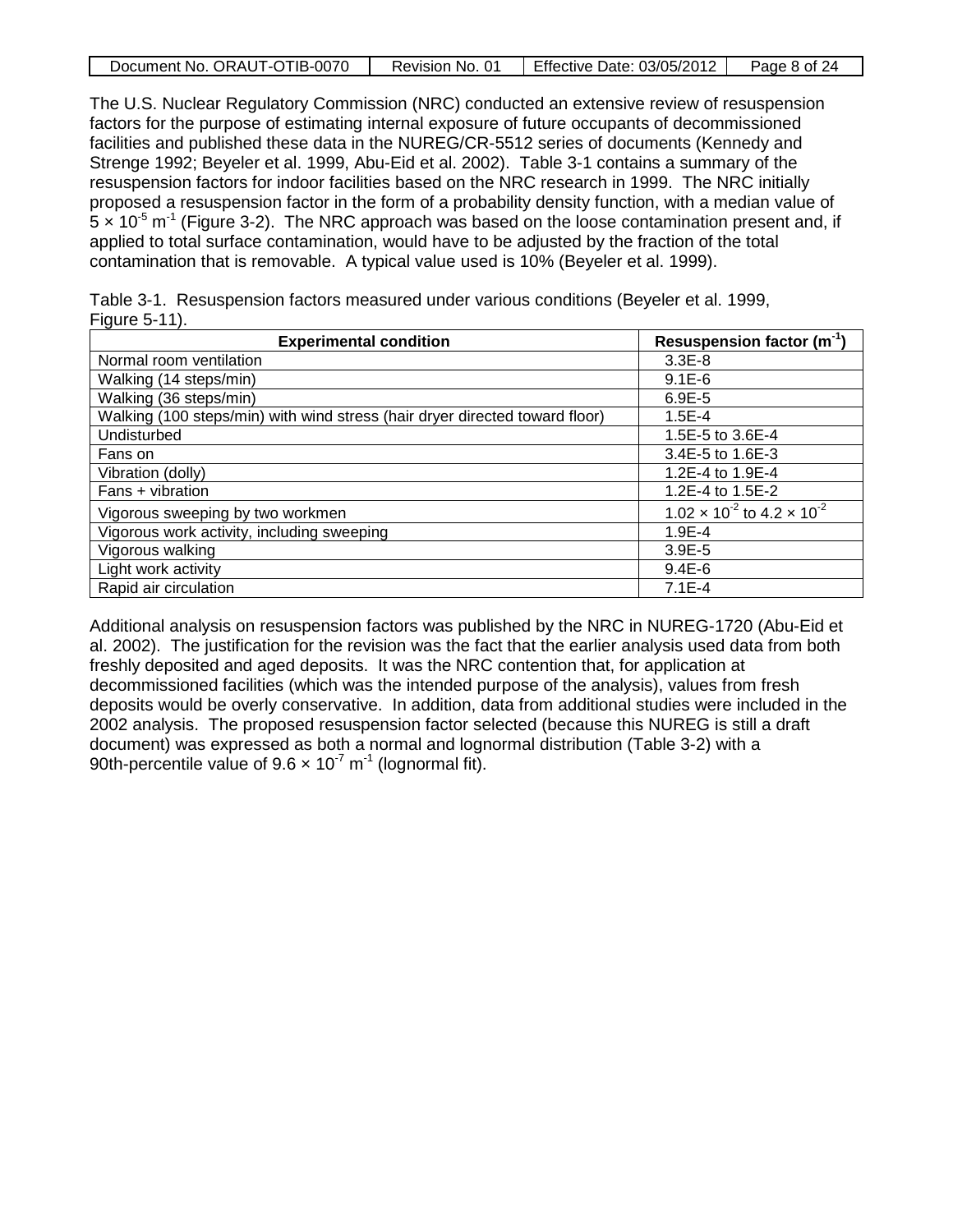



Figure 3-2. Cumulative probability function for resuspension factor (RF<sub>O</sub>) (Beyeler et al. 1999, Figure 5-7).

Table 3-2. Parameters for normal and lognormal maximum likelihood models of resuspension factor data (Abu-Eid et al. 2002, Table 5).

| <b>Statistical model</b>         | Sample mean         | Sample standard<br>deviation | 90th-percentile<br>resuspension factor |
|----------------------------------|---------------------|------------------------------|----------------------------------------|
| Normal fit to 5 site mean RFs    | $4.74E - 7m$        | $3.11E - 7m$                 | $8.7E - 7m$                            |
| Lognormal fit to 5 site mean RFs | $log_{10} = -6.433$ | $log_{10} = 0.3247$          | $9.6E - 7m$                            |

# **3.1.2 Resuspension Rate**

Resuspension rates indicate the fraction of a material that is released per unit time (units of  $hr<sup>-1</sup>$  are common). Some authors report the resuspension rates as applicable to outdoor environments to calculate downwind contaminant concentrations and ground deposition (Sehmel 1980; Till and Meyer 1983), while others apply them in the indoor setting to determine exposure to occupants (Healy 1971). Healy cited studies that showed that the resuspension rate can exceed 1  $\times$  10<sup>3</sup> hr<sup>1</sup> for particles on noncarpeted surfaces. Based on a review of resuspension data and assumptions about the amounts of time spent at different activities indoors, Healy estimated a time-weighted average resuspension rate of 5  $\times$  10<sup>-4</sup> hr<sup>-1</sup> for a house (Table 3-3). The corresponding air activity x is determined by the expression:

*x* = [(*resuspension rate*)(*surface contamination level*)(*area contaminated*)]/[(*volume*)(*air changes/hr*)] (3-1)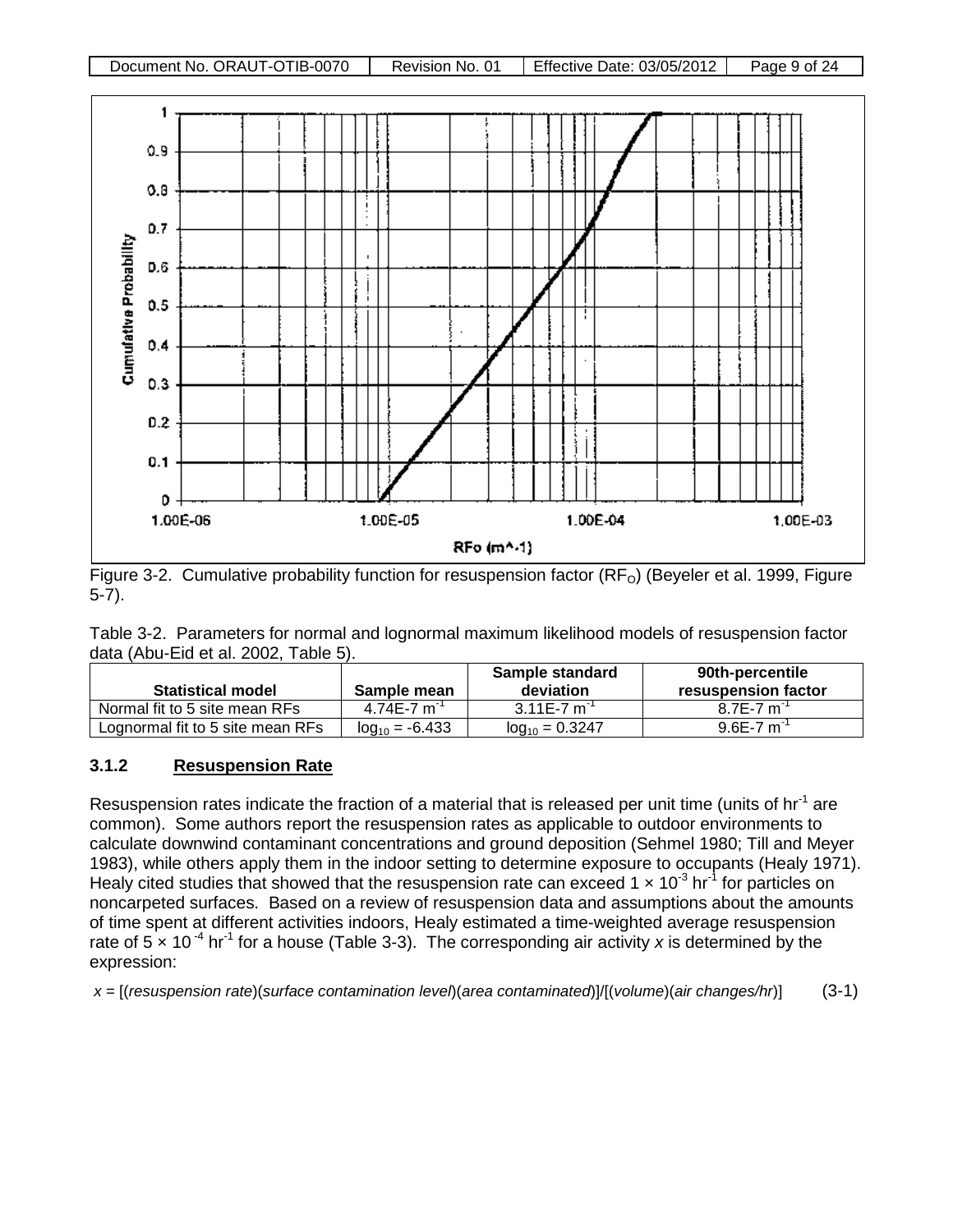|  | Document No. ORAUT-OTIB-0070 | Revision No. 01 | Effective Date: 03/05/2012 | Page 10 of 24 |
|--|------------------------------|-----------------|----------------------------|---------------|
|--|------------------------------|-----------------|----------------------------|---------------|

| Table 3-3. Derivation of weighted indoor resuspension rate (Healy 1971, p. 32). |  |  |  |  |  |  |  |  |
|---------------------------------------------------------------------------------|--|--|--|--|--|--|--|--|
|---------------------------------------------------------------------------------|--|--|--|--|--|--|--|--|

| <b>Activity (description)</b>                                                      | <b>Duration</b><br>(hr/d) | Resuspension<br>rate    |
|------------------------------------------------------------------------------------|---------------------------|-------------------------|
| Vigorous activity in area. Includes cleaning or children at active play or running |                           | $5E-3$ hr <sup>-1</sup> |
| Active. Normal traffic in the room. Children at normal play                        | 5                         | $1E-3 hr^{-1}$          |
| Moderate. Low traffic with reading, watching TV and occasional movement            |                           | 1E-4 $hr^{-1}$          |
| Quiet. No movement. Room unoccupied                                                | 12                        | $1E-6$ hr <sup>-1</sup> |
| Average rate                                                                       |                           | $5E-4$ hr <sup>-1</sup> |

Resuspension rates are used in the RESRAD-BUILD computer program to incorporate the contribution to airborne radioactivity from the resuspension of freshly deposited material (Figure 3-3).



Figure 3-3. Inhalation pathway in DandD and RESRAD-BUILD programs (Biwer et al. 2002, Figure 2-2).

# **3.1.3 Mass Loading**

An approach used to calculate the airborne concentration in outdoor areas due to resuspension of soils is to multiply the surface soil concentration (activity per unit mass) by the average mass loading of the atmosphere (mass per unit volume), yielding an air concentration in units of activity per unit volume (Anspaugh et al. 1975). Anspaugh et al. suggests a default value of 100  $\mu$ g/m<sup>3</sup> based on particulate concentrations in 30 nonurban locations. This same approach was adopted by the NRC in NUREG/CR-5512 for the residential scenario for exposure outdoors, using a mass loading value of 100  $\mu$ g/m<sup>3</sup> (Beyeler et al. 1999).

# **3.2 COMPUTER MODELS**

Two common computer models for the estimation of exposure from residual radioactive contamination inside building structures are RESRAD-BUILD (Yu et al. 1994) and DandD (McFadden et al. 2001). RESRAD-BUILD was developed for DOE by Argonne National Laboratory and DandD was developed for the NRC. Both models are intended to either develop activity-based release criteria for facility decommissioning or to demonstrate compliance with dose-based criteria. Table 3-4 is a summary of the capabilities of both of these models. Although both programs are suitable for modeling exposure from residual contamination in indoor environments, DandD is much more simplistic (Figure 3-3) with fewer input parameters and assumptions and is likely to be more appropriate for situations in which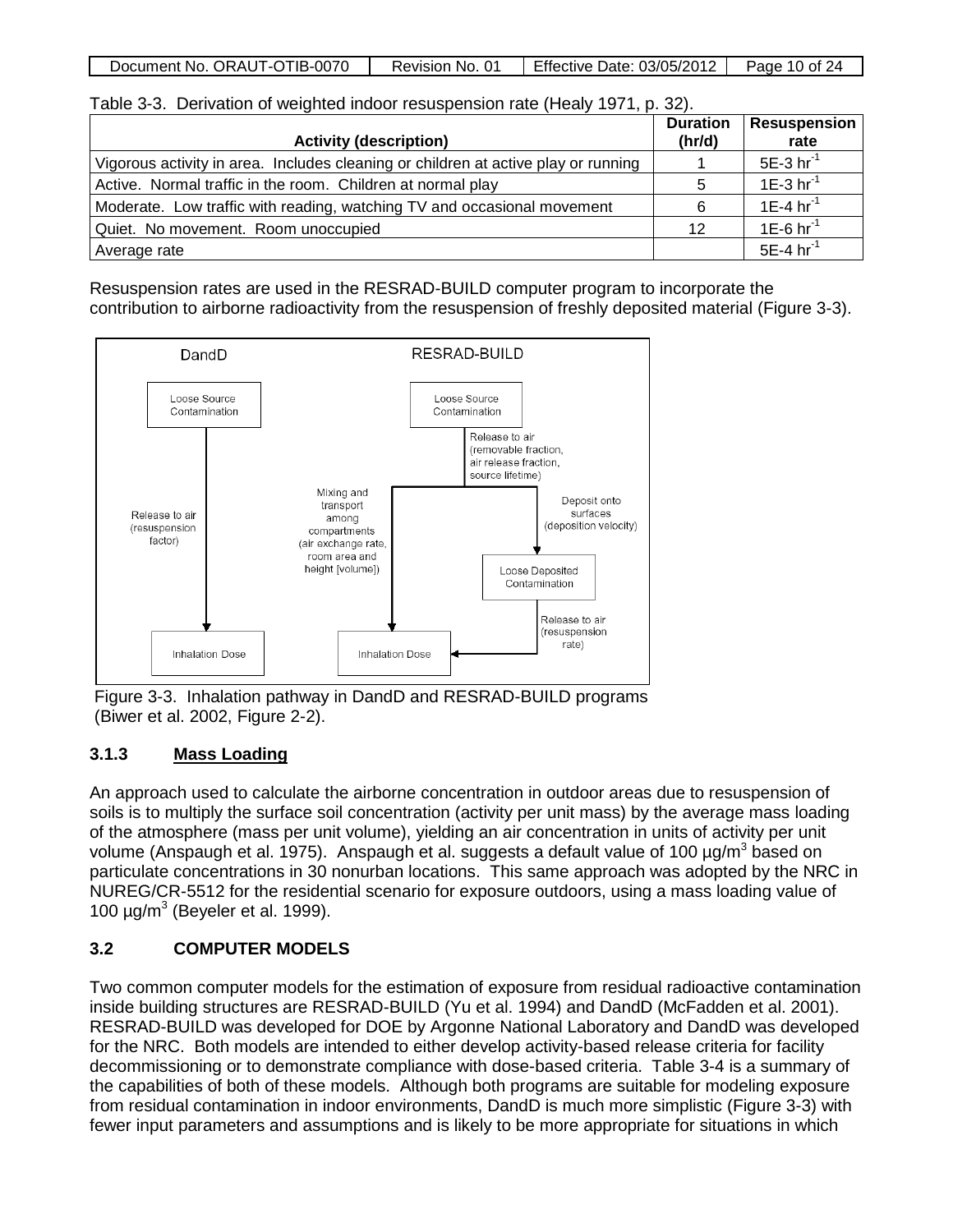| Document No. ORAUT-OTIB-0070 | Revision No. 01 | <b>Effective Date: 03/05/2012</b> | Page 11 of 24 |
|------------------------------|-----------------|-----------------------------------|---------------|
|------------------------------|-----------------|-----------------------------------|---------------|

the requisite parameters for RESRAD-BUILD are either not available or highly variable (such as airflow rates and building dimensions).

| Table 3-4. Evaluation of the technical basis for the building occupancy scenario using the RESRAD- |  |  |  |  |
|----------------------------------------------------------------------------------------------------|--|--|--|--|
| BUILD and DandD models (Biwer et al. 2002, Table 2-1).                                             |  |  |  |  |

| <b>Component</b>                               | <b>RESRAD-BUILD</b>                                                                                                                                                                                                                                                                                                                                  | DandD                                                                                                                                                                                                                | <b>Remarks</b>                                                                                                                                                                                               |
|------------------------------------------------|------------------------------------------------------------------------------------------------------------------------------------------------------------------------------------------------------------------------------------------------------------------------------------------------------------------------------------------------------|----------------------------------------------------------------------------------------------------------------------------------------------------------------------------------------------------------------------|--------------------------------------------------------------------------------------------------------------------------------------------------------------------------------------------------------------|
| Source<br>description                          | • Up to 10 sources<br>• Volume, area, line, or point source<br>of any dimension                                                                                                                                                                                                                                                                      | Floor is contaminated<br>Infinite area source for<br>the direct exposure<br>pathway                                                                                                                                  |                                                                                                                                                                                                              |
| Handling of<br>radionuclides                   | • 67 principal radionuclides<br>• Half-lives 6 mo or longer<br>• In secular equilibrium with<br>progeny of half-lives less than<br>6 mo                                                                                                                                                                                                              | • 249 primary<br>radionuclides<br>Half-lives 10 min or<br>longer<br>In secular equilibrium<br>with progeny if half-<br>lives are (1) less than<br>9 hr and (2) less than<br>one-tenth the listed<br>parent half-life | DandD has many more<br>short-lived radionuclides<br>in its database.                                                                                                                                         |
| <b>Building</b><br>description                 | • Up to a three-room structure<br>• Air exchange                                                                                                                                                                                                                                                                                                     | One large structure<br>$\bullet$<br>Air exchange is not<br>explicitly modeled                                                                                                                                        |                                                                                                                                                                                                              |
| Receptor location<br>with respect to<br>source | Up to 10 receptor locations at any<br>distance from the source                                                                                                                                                                                                                                                                                       | Only one receptor at a<br>fixed location (specified<br>by Federal Guidance<br>Report 12 <sup>ª</sup> geometry)<br>with respect to the source                                                                         | RESRAD-BUILD has an<br>external exposure model<br>to handle any source-<br>receptor configuration.                                                                                                           |
| Pathways                                       | • Direct external exposure from<br>surface source<br>• Inhalation of airborne radioactive<br>particulates<br>• Inadvertent ingestion of source<br>material directly<br>• Inadvertent ingestion of deposited<br>materials<br>• Exposure to deposited materials<br>• Exposure due to air submersion<br>• Inhalation of aerosol indoor radon<br>progeny | • External exposure due<br>to surface source<br>Inhalation of<br>$\bullet$<br>resuspended surface<br>contamination<br>Inadvertent ingestion<br>of surface<br>contamination                                           | RESRAD-BUILD is a<br>more sophisticated code<br>and can model site-<br>specific situations.                                                                                                                  |
| <b>Time</b><br>dependence                      | • 10 time steps in a single run<br>• Calculates average time-<br>integrated dose over the exposure<br>duration<br>• Radionuclide concentration<br>changes with radioactive ingrowth,<br>decay, and mechanical erosion                                                                                                                                | A single time step<br>Calculates average<br>time-integrated dose<br>over 1-yr duration<br>Radionuclide<br>$\bullet$<br>concentration changes<br>with radioactive<br>ingrowth and decay                               |                                                                                                                                                                                                              |
| Air concentration                              | • Dynamic air quality model<br>• Different source release<br>mechanisms: diffusion and<br>particulate injection                                                                                                                                                                                                                                      | Simple and static linear<br>relationship between air<br>concentration and<br>contamination                                                                                                                           | DandD assumes infinite<br>source, and air<br>concentration is derived<br>from the resuspension<br>factor, whereas in<br>RESRAD-BUILD there is<br>uniform depletion of<br>source over the source<br>lifetime. |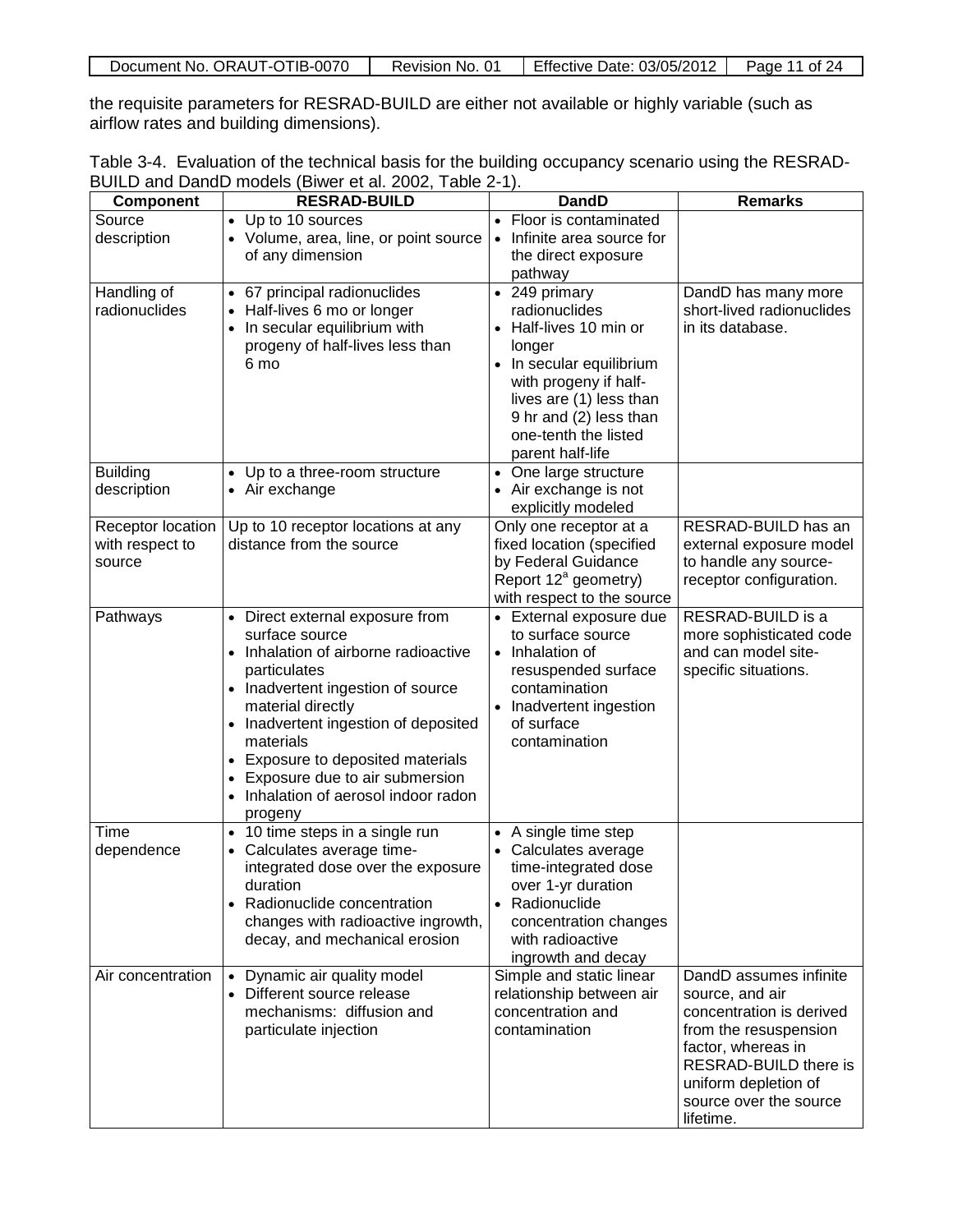| <b>Component</b>                                             | <b>RESRAD-BUILD</b>                                                                                                                                                                    | DandD                                     | <b>Remarks</b>                                                       |
|--------------------------------------------------------------|----------------------------------------------------------------------------------------------------------------------------------------------------------------------------------------|-------------------------------------------|----------------------------------------------------------------------|
| Ingestion<br>pathway                                         | Direct ingestion of removable<br>material                                                                                                                                              | Direct ingestion of<br>removable material | RESRAD-BUILD also<br>considers ingestion from                        |
|                                                              | Ingestion of deposited material                                                                                                                                                        |                                           | deposited materials.                                                 |
| External<br>exposure<br>pathways                             | Directly from the source<br>Materials deposited on the floor<br>• Air submersion                                                                                                       | Directly from the source                  | RESRAD-BUILD<br>considers two more<br>external exposure<br>pathways. |
| Shielding<br>correction                                      | Eight shielding materials                                                                                                                                                              | No shielding correction                   |                                                                      |
| Transport of<br>contamination<br>from one room to<br>another | • With an indoor air quality model<br>• Air exchange between the rooms<br>and with outside air<br>The deposition and resuspension<br>of particulates<br>Radioactive decay and ingrowth | No transport considered                   |                                                                      |
| H-3 (tritium)                                                | Special H-3 model for volume<br>source                                                                                                                                                 | No special H-3 model                      |                                                                      |
| Radon<br>$ -$<br>$\overline{\phantom{a}}$                    | Radon diffusion and radon flux<br>model<br>$\lambda$ $\lambda$ $\lambda$ $\lambda$                                                                                                     | Not included                              | Not required for NRC<br>compliance.                                  |

a. Eckerman and Ryman (1993).

# **3.3 DEPOSITION VELOCITY**

The deposition velocity characterizes the rate at which particles in the air deposit on a surface. Deposition velocity is determined experimentally by measuring the amount of material deposited per unit area during a particular time interval and dividing by the time-integrated air concentration at a particular reference height (Till and Meyer 1983). In addition, deposition velocities can be estimated empirically by considering the terminal settling velocity (which is a function of particle size and density) and factors related to atmospheric turbulence and Brownian motion (Till and Meyer 1983). Based on terminal settling velocity alone, a value of 0.00075 m/s has been used in previous Project documents [ORAUT-OTIB-0004 (ORAUT 2006) and Battelle-TBD-6000 (Battelle 2011)] to estimate the surface contamination from airborne radioactive contamination. As an alternative, a loguniform distribution, with minimum and maximum values of 2.7  $\times$  10<sup>-6</sup> m/s and 2.7  $\times$  10<sup>-3</sup> m/s, has been proposed by the NRC for use in RESRAD-BUILD (Biwer et al. 2002).

### **3.4 DECLINE OF RESUSPENSION FACTOR WITH TIME**

Decrease in particulate resuspension with time has been well-documented in experimental studies in outdoor environments (Sehmel 1980; Till and Meyer 1983). Measured resuspension factor "half-lives" in the range of 35 days to years have been reported (Sehmel 1980). Models for this effect have been proposed in the form of a constant (steady-state component) and a second component with an exponential term. For example, Linsley (1978) reported an expression:

$$
K(t) = [10^{-6} \exp^{(-0.01t)} + 10^{-9}] \text{ m}^{-1}
$$
 (3-2)

where

 $t =$  days, and with the 10<sup>-6</sup> factor being replaced by 10<sup>-5</sup> for periods of "regular disturbance by vehicular or pedestrian traffic."

Fewer data are available on the variation of resuspension factors with time in indoor environments. However, Healy (1971) recommends a decay constant value of 0.1  $d<sup>-1</sup>$ , which represents the effects of source depletion with time. While no experimental studies were identified for indoor facilities, an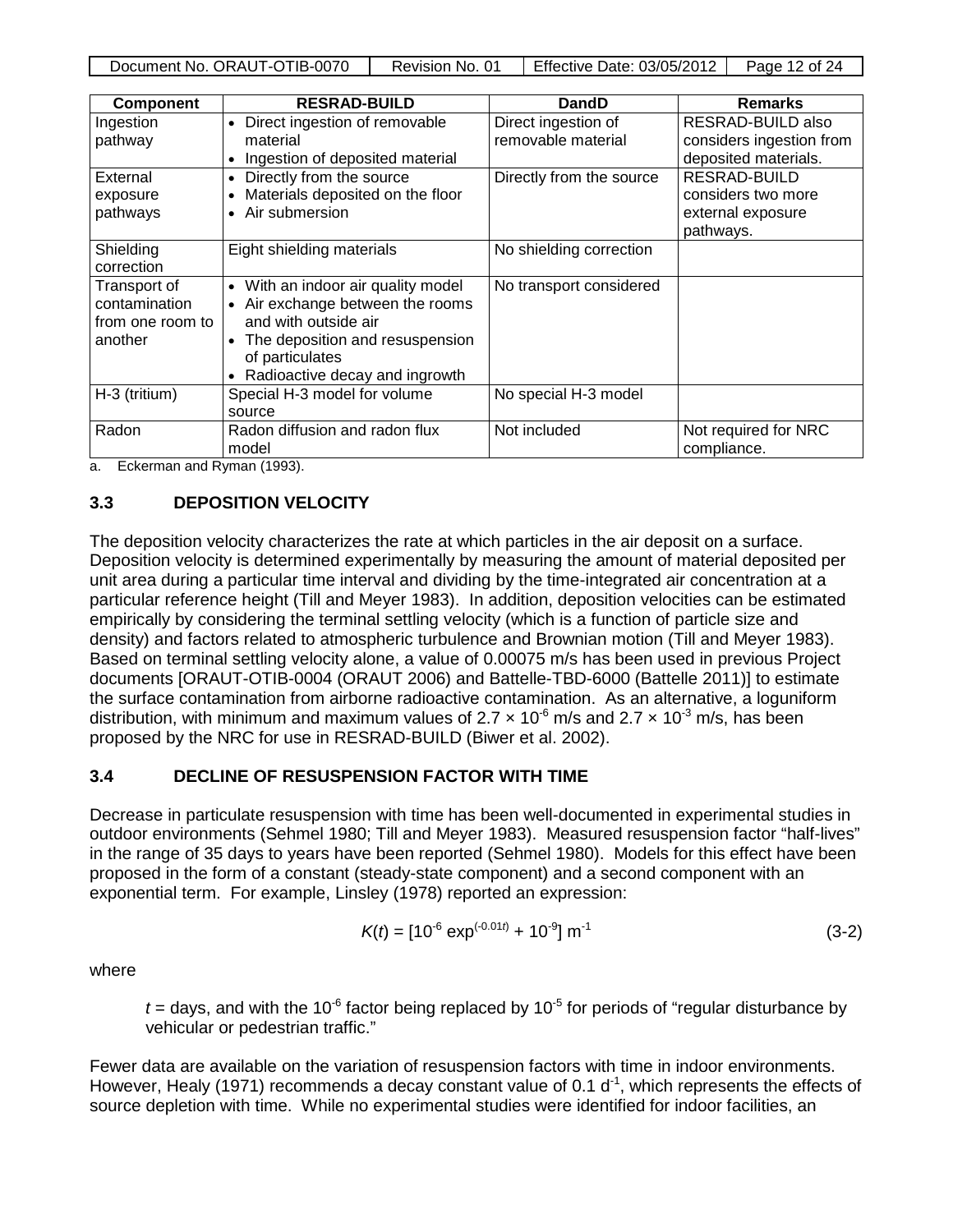| Document No. ORAUT-OTIB-0070 | Revision No. 01 | Effective Date: 03/05/2012 | Page 13 of 24 |
|------------------------------|-----------------|----------------------------|---------------|
|                              |                 |                            |               |

exponential decrease in resuspension is expected to occur due to conservation of mass and the depletion of easily suspended contaminants.

#### **3.5 SOURCE TERM DEPLETION**

The half-life of the surface contamination is given by (Steward 1964):

$$
T_{\gamma_2} = \frac{0.693A}{KnR} \text{hr}
$$
 (3-3)

where

 $A =$  is the contaminated area

- $K =$  resuspension factor
- $n =$  ventilation rate (air changes per unit time)
- $R =$  room volume
- $R = A \times H$

 $H =$  room height

Therefore the decay constant  $(\lambda)$  is

$$
\lambda = KnH \left( hr^{-1} \right) \tag{3-4}
$$

Expressed in units of  $d^{-1}$  this becomes

$$
\lambda = 24 \text{KnH} \, \text{(d}^{\text{-}1}) \tag{3-5}
$$

NUREG-1720 (Abu-Eid et al. 2002) presents an analysis of experimental data from a uranium processing facility. Measurements were collected over a weekend during which uranium operations were not conducted. Analysis of these data to determine the rate at which the airborne activity was being depleted yielded an average time constant of 0.0378 hr<sup>-1</sup> and a minimum value of 0.00946 hr<sup>-1</sup>.

### **3.6 INGESTION CONSIDERATIONS**

If inhalation intakes are calculated from air concentrations, ingestion intakes are to be considered. The ingestion rate, in terms of disintegrations per minute (dpm) for an 8-hour workday, can be estimated by multiplying the air concentration in dpm per cubic meter by a factor of 0.2 (NIOSH 2004). To adjust this to ingestion intake per calendar day, the calculated ingestion rate is multiplied by 250 workdays per year and divided by 365 d/yr. The same f1 value as that used for inhalation dose calculations is to be used for ingestion dose calculations (NIOSH 2004).

# **4.0 GUIDANCE**

# **4.1 INTERNAL DOSE CALCULATIONS**

### **4.1.1 Consideration of Bioassay Data**

If bioassay data from the residual period might be affected by continued site operations (non-AEC/DOE), it is necessary to account for the fact that only a portion of the exposure during the residual period is from resuspended residual contamination versus exposure due to continued site operations. Therefore, calculated intakes must be adjusted by a weighting factor to account for the continued depletion of the operational source term during the residual period. The source-term depletion rates during the residual radiation periods have been previously determined for the four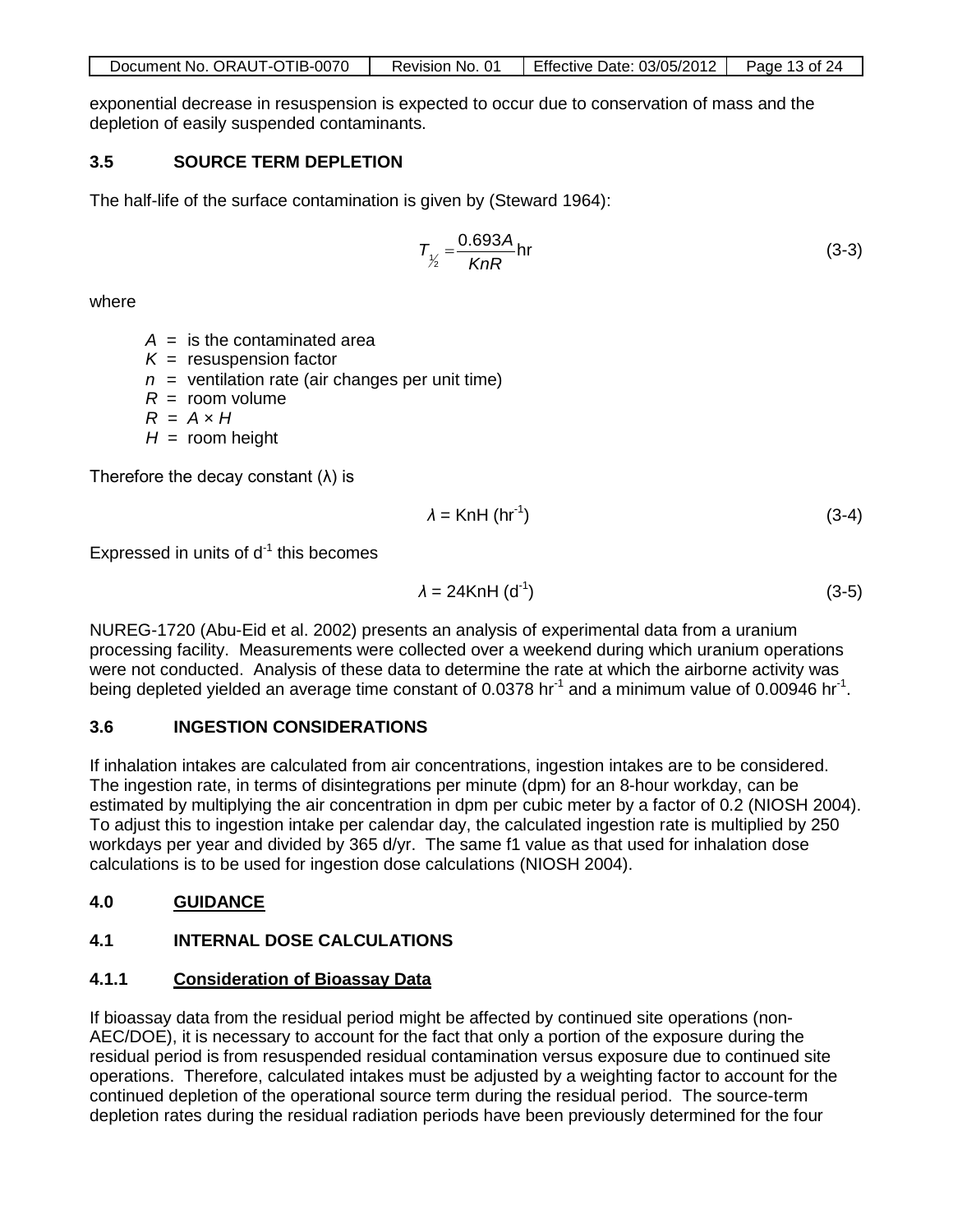sites listed in Table 4-1 (NIOSH 2010b; Battelle 2011; ORAUT 2008; ORAUT 2011). In these cases, contemporary estimates of airborne radioactivity at the beginning and end of each site's residual radiation period were used to estimate the effective exponential clearance of the contamination over an extended period for each site.

| during residual periods for various sites. |                        |  |  |
|--------------------------------------------|------------------------|--|--|
| <b>Facility</b>                            | Depletion rate $(d-1)$ |  |  |
| <b>Blockson</b>                            | 0.00076                |  |  |
| Dow Madison                                | 0.00027                |  |  |
| <b>General Atomics</b>                     | 0.00116                |  |  |
| Simonds Saw and Steel                      | 0.00049                |  |  |
| Average                                    | 0.00067                |  |  |

Table 4-1. Calculated source-term depletion rates during residual periods for various sites.

Based on the average depletion rate of 0.00067 $d<sup>-1</sup>$ , source term depletion adjustment factors are presented in Table 4-2. This average depletion rate should be used for facilities without site-specific data.

| Year            | <b>Factor</b> |
|-----------------|---------------|
| 1               | 1.00E+00      |
| $\overline{2}$  | 7.83E-01      |
| $\overline{3}$  | 6.13E-01      |
| $\overline{4}$  | 4.80E-01      |
|                 | 3.76E-01      |
| $\frac{5}{6}$   | 2.94E-01      |
| 7               | $2.31E-01$    |
| $\overline{8}$  | 1.81E-01      |
| 9               | 1.41E-01      |
| 10              | 1.11E-01      |
| 11              | 8.67E-02      |
| $\overline{12}$ | 6.79E-02      |
| 13              | 5.32E-02      |
| 14              | 4.16E-02      |
| $\overline{15}$ | 3.26E-02      |
| 16              | 2.55E-02      |
| $\overline{17}$ | 2.00E-02      |
| 18              | 1.56E-02      |
| 19              | 1.23E-02      |
| 20              | 9.60E-03      |
| $\overline{21}$ | 7.51E-03      |
| $\overline{22}$ | 5.88E-03      |
| 23              | 4.61E-03      |
| 24              | 3.61E-03      |
| $\overline{25}$ | 2.83E-03      |
| 26              | 2.21E-03      |
| 27              | 1.73E-03      |
| 28              | 1.36E-03      |
| 29              | 1.06E-03      |
| 30 on           | 8.32E-04      |

Table 4-2. Adjustment factors to account for depletion of source term during the residual period.

\* Year one is applied to the first year of the residual period.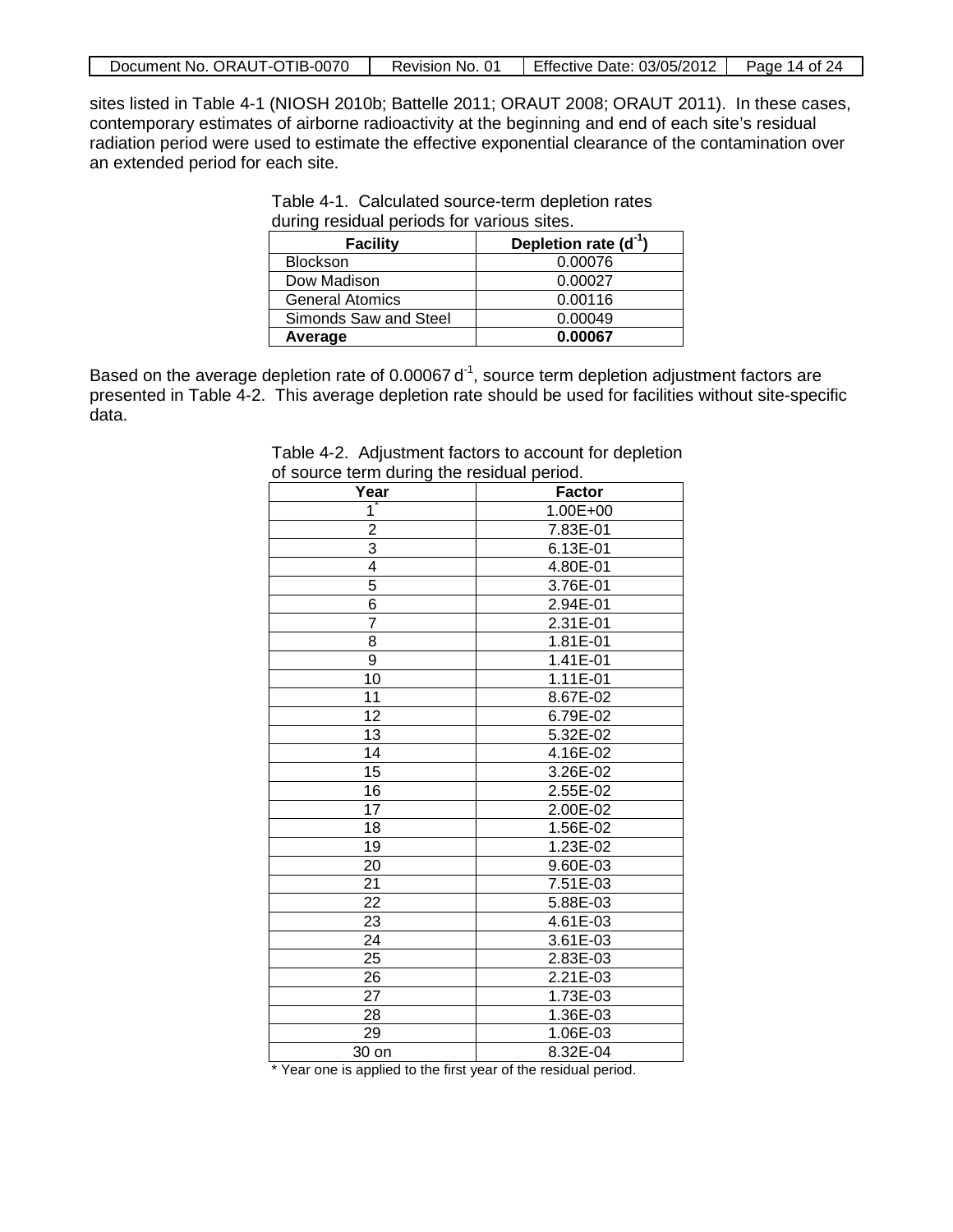| Document No. ORAUT-OTIB-0070 | Revision No. 01 | Effective Date: 03/05/2012   Page 15 of 24 |  |
|------------------------------|-----------------|--------------------------------------------|--|

### **4.1.2 Maximizing Conditions**

Overestimating methods for residual radioactivity periods are presented in ORAUT (2006) and Battelle (2011).

### **4.1.3 Surface Activity**

Estimates of internal dose from surface activity measurements are accomplished using resuspension factors (Section 3.1.1) for indoor calculation and mass loading factors (Section 3.2) for outdoor areas (or where surface activity is available in activity per unit mass).

Application of resuspension factors requires some information on the average surface contamination level in the facility. If this value is not known, an estimate could be made based on typical airborne radioactivity levels during operations [or worst-case values based on data from ORAUT (2006) or Battelle (2011)]. Using estimated airborne radioactivity levels, surface activity can be estimated using a deposition velocity and duration. This approach enables the estimation of airborne activity due to residual surface activity that has been deposited during operations. Values of 0.00075  $\text{m}^{\text{-1}}$  and 1 year of deposition velocity and duration, respectively, would be favorable to claimants.

To ensure an assessment that is favorable to claimants, a resuspension factor of 1  $\times$  10<sup>-6</sup> m<sup>-1</sup> should be used for undisturbed areas to estimate airborne activity from surface contamination. This value is consistent with the research (Section 3.1.1), and bounding at the 95th percentile based on a probabilistic analysis using RESRAD-BUILD (Attachment A). In cases, where the contaminated area is still involved in active operations, a site-by-site analysis of the appropriateness of the 1  $\times$  10<sup>-6</sup> m<sup>-1</sup> resuspension factor should be done.

Application of a mass loading approach could be appropriate for outdoor areas or for indoor areas where there is debris that has been characterized as activity per unit mass. Based on the analysis reviewed by the NRC, a value of 100  $\mu q/m^3$  is favorable to claimants and should be applied.

### **4.1.4 Exponential Interpolation**

Contemporary estimates of airborne radioactivity (directly measured or calculated using surface activity measurements) can be used in conjunction with measurements of airborne activity during the operational period to develop an exposure matrix during the residual radioactivity period. Based on an understanding of the removal mechanisms (Section 3.4), an exponential model should be used to fit the operational period data and the postoperational data. In practice, the postoperational airborne activity and the operational activity would be related by the following equation:

$$
A(residual period) = A(openations) \times e^{-\lambda t}
$$
 (4-1)

where

*t* = the length of time between the two air concentration measurements (residual and operational)

This equation is then solved for *λ*. Calculation of intakes between the measured operational and residual period values should be based on integration of Equation 4-1 on an annual basis.

If no data are available for airborne radioactivity levels during the operational period, a value that is favorable to claimants can be estimated based on applicable values based on data from Battelle (2011).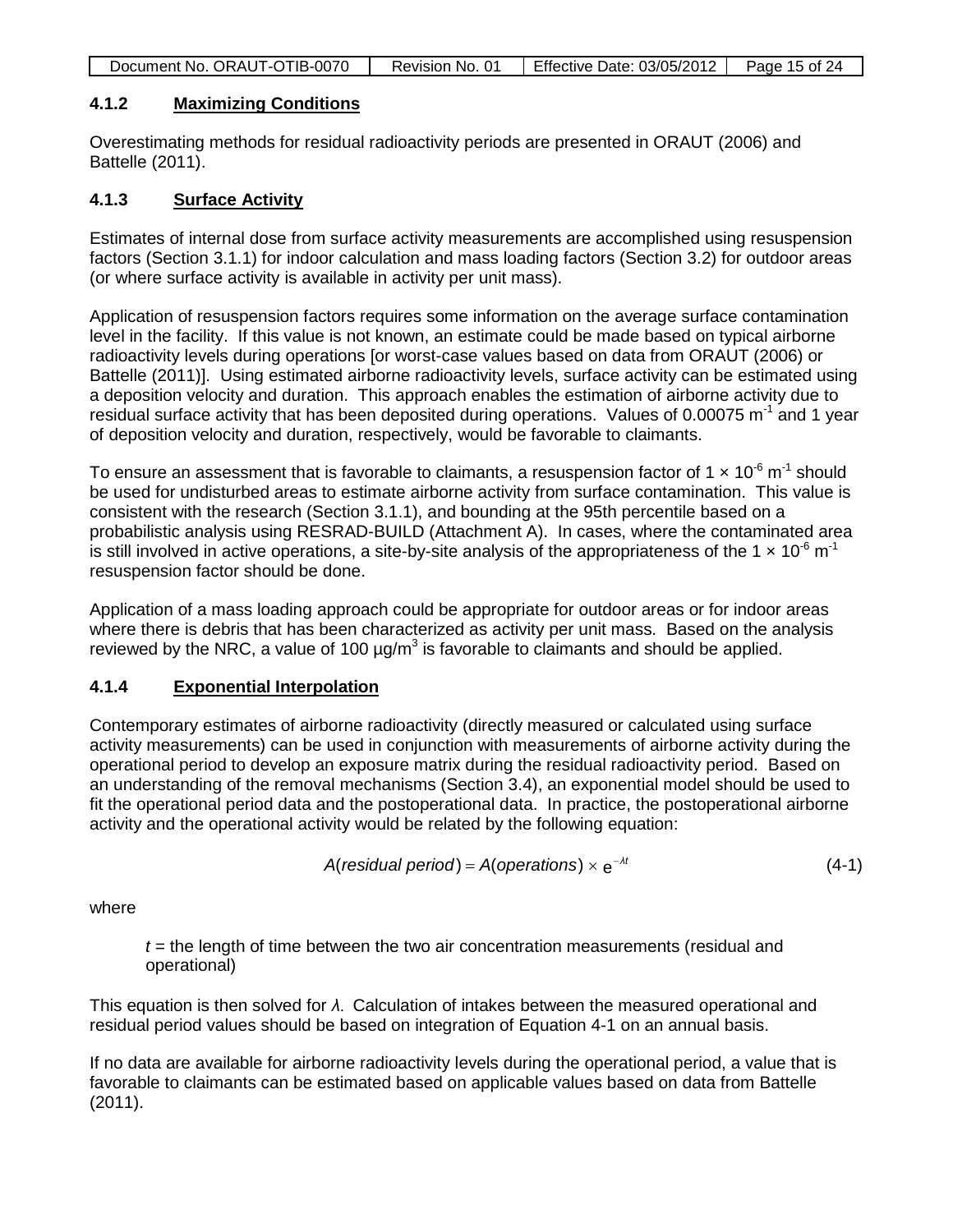|  | Document No. ORAUT-OTIB-0070 | Revision No. 01 | Effective Date: 03/05/2012 | Page 16 of 24 |
|--|------------------------------|-----------------|----------------------------|---------------|
|--|------------------------------|-----------------|----------------------------|---------------|

If no data are available for airborne radioactivity levels during the residual period, a source term depletion factor of 0.00067  $d^1$  (Section 2.5) can be used in conjunction with the available operational period data. To account for the observed steady-state resuspension conditions (Linsley 1978), source term depletion should be held constant after 30 years (as in Table 4-2).

### **4.1.5 Computer Models**

Application of either the RESRAD-BUILD or DandD models (Section 2.2) would yield a detailed assessment of exposure conditions based on input assumptions. However, such an assessment would only be as accurate as the input parameters on which the calculations were based. If such parameters could be determined with confidence, application of such a method would be appropriate. DandD, being a more simplistic model, would require a less detailed understanding of the exposure conditions and might be more appropriate for situations in which knowledge of facility conditions is limited.

### **5.0 CONCLUSIONS**

Table 5-1 presents the methods reviewed for estimation of internal exposure to residual radioactivity at AWE facilities.

| Air sample<br><b>Surface contamination</b> |                |                    |             |                                                                                                                                                                                                                                                                                          |
|--------------------------------------------|----------------|--------------------|-------------|------------------------------------------------------------------------------------------------------------------------------------------------------------------------------------------------------------------------------------------------------------------------------------------|
|                                            | Post-<br>Post- |                    |             |                                                                                                                                                                                                                                                                                          |
| Operational                                | operational    | <b>Operational</b> | operational | <b>Recommended methodology</b>                                                                                                                                                                                                                                                           |
| X                                          | X              |                    |             | Exponential fit of operational and postoperational<br>data.                                                                                                                                                                                                                              |
| X                                          |                |                    |             | Calculate annual intake quantities based on a source<br>term depletion factor of 0.00067 $d^{-1}$ (Section 3.5).                                                                                                                                                                         |
|                                            | Χ              |                    |             | Exponential fit of postoperational data and estimate<br>of operational airborne radioactivity based on ORAUT<br>(2006) or Battelle (2011).                                                                                                                                               |
|                                            |                | X                  | X           | Conversion of surface activity to airborne<br>concentrations using resuspension factor or $1 \times 10^{-6}$<br>m <sup>-1</sup> followed by an exponential fit of derived levels.                                                                                                        |
|                                            |                | X                  |             | Conversion of surface activity to airborne<br>concentrations using resuspension factors. Calculate<br>annual intake quantities based on a source term<br>depletion factor of 0.00067 $d^{-1}$ (Section 3.5).                                                                             |
|                                            |                |                    | X           | Conversion of postoperational surface activity data to<br>airborne concentrations using resuspension factor of<br>$1 \times 10^{-6}$ m <sup>-1</sup> . Estimate of operational airborne<br>radioactivity based on ORAUT (2006) or Battelle<br>(2011). Exponential fit of two quantities. |

Table 5-1. Recommended methods.

\* In cases, where the contaminated area is still involved in active operations, a site-by-site analysis of the appropriateness of the 1  $\times$  10<sup>-6</sup> m<sup>-1</sup> resuspension factor should be done.

# **6.0 ATTRIBUTIONS AND ANNOTATIONS**

All information requiring identification was addressed via references integrated into the reference section of this document.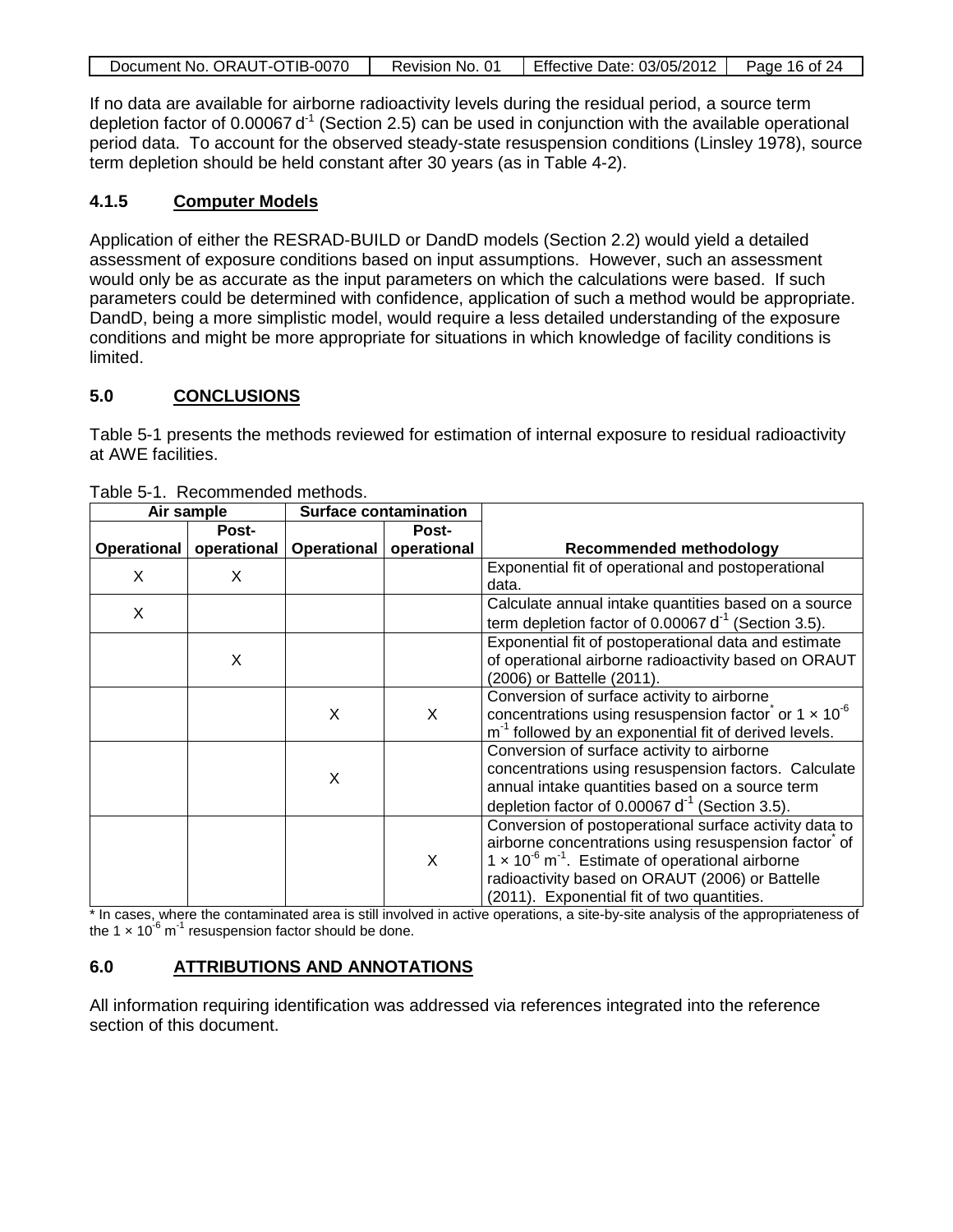| Document No. ORAUT-OTIB-0070 | Revision No. 01 | Effective Date: 03/05/2012 ↓ | Page 17 of 24 |
|------------------------------|-----------------|------------------------------|---------------|
|------------------------------|-----------------|------------------------------|---------------|

#### **REFERENCES**

- Abu-Eid, R. M., R. B. Coddell, N. A. Eisenburg, T. E. Harris, and S. McGuire, 2002, *Re-evaluation of the Indoor Resuspension Factor for the Screening Analysis of the Building Occupancy Scenario for NRC's License Termination Rule*, NUREG-1720, Draft Report for Comment, U.S. Nuclear Regulatory Commission, Office of Nuclear Material Safety and Safeguards, Washington, D.C., June. [SRDB Ref ID: 22400]
- Anspaugh, L. R., J. H. Shinn, P. L. Phelps, and N. C. Kennedy, 1975, "Resuspension and Redistribution of Plutonium in Soils," *Health Physics*, volume 29, number 4, pp. 571–582; 1975. [SRDB Ref ID: 16567]
- Battelle, 2011, *Site Profiles for Atomic Weapons Employers that Worked Uranium Metals*, Battelle-TBD-6000, Rev. 1, June 1.
- Beyeler, W. E., W. A. Hareland, F. A. Durán, T. J. Brown, E. Kalinina, D. P. Gallegos, and P. A. Davis, 1999, *Residual Radioactive Contamination from Decommissioning, Parameter Analysis*, NUREG/CR-5512 Vol. 3., Draft Report for Comment, U.S. Nuclear Regulatory Commission, Office of Nuclear Regulatory Research, Washington, D.C., October [SRDB Ref ID: 77730]
- Biwer, B. M., S. Kamboj, J. Arnish, C. Yu, and S. Y. Chen, 2002, *Technical Basis for Calculating Radiation Doses for the Building Occupancy Scenario Using the Probabilistic RESRAD-BUILD 3.0 Code*, NUREG/CR-6755, U.S. Nuclear Regulatory Commission, Office of Nuclear Regulatory Research, Washington, D.C., February. [SRDB Ref ID: 91669]
- Brodsky, A., 1980, "Resuspension Factors and Probabilities of Intake of Material in Process (Or 'Is 10- 6 a Magic Number in Health Physics?')," *Health Physics*, volume 39, number 6, pp. 992–1000. [SRDB Ref ID: 52086]
- DOE (U. S. Department of Energy), 1994, *Airborne Release Fractions/Rates and Respirable Fractions for Nonreactor Nuclear Facilities*, DOE-HDBK-3010-94, Washington, D.C., December. [SRDB Ref ID: 56569]
- Eckerman, K. F., and J. C. Ryman, 1993, *Federal Guidance Report No. 12: External Exposure to Radionuclides in Air, Water, and Soil*, EPA-402-R-93-081, U.S. Environmental Protection Agency, Office of Radiation and Indoor Air, Washington, D.C. [SRDB Ref ID: 11997]
- Healy, J. W., 1971, *Surface Contamination: Decision Levels*, LA-4558-MS, University of California, Los Alamos Scientific Laboratory, Los Alamos, New Mexico. [SRDB Ref ID: 40445]
- Kennedy, W. E., Jr. and D. L. Strenge, 1992, *Residual Radioactive Contamination from Decommissioning. Technical Basis for Translating Contamination Levels to Annual Total Effective Dose Equivalent, Final Report*, NUREG/CR-5512, Vol. 1 (PNL-7994), U.S. Nuclear Regulatory Commission, Office of Nuclear Material Safety and Safeguards, Washington, D.C., October. [SRDB Ref ID: 23558]
- Linsley, G. S., 1978, *Resuspension of the Transuranium Elements – A Review of Existing Data*, NRPB-R75, National Radiological Protection Board, Harwell, Didcot, Oxford, England. [SRDB Ref ID: 63425]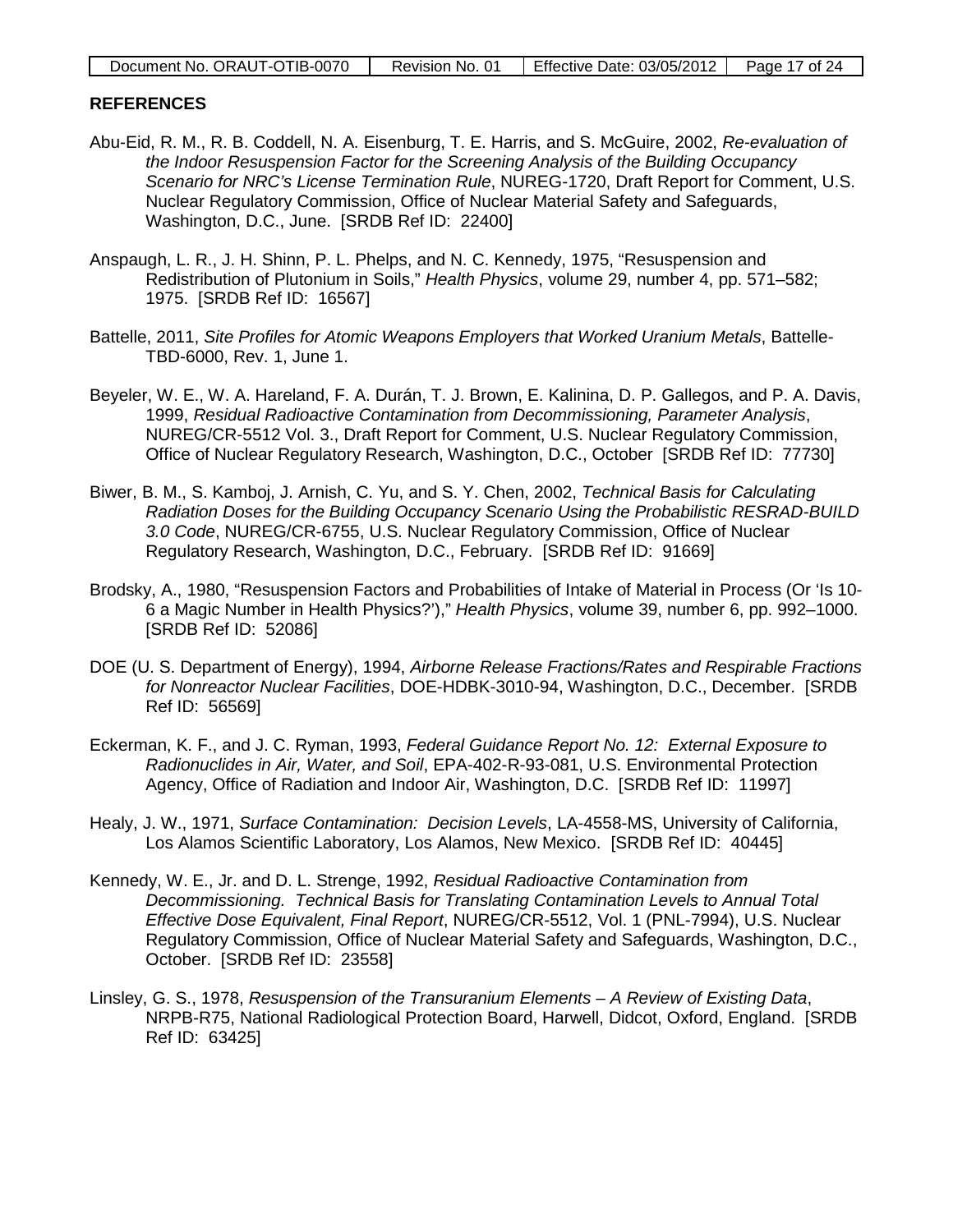| Document No. ORAUT-OTIB-0070 | Revision No. 01 | Effective Date: 03/05/2012 | Page 18 of 24 |
|------------------------------|-----------------|----------------------------|---------------|
|------------------------------|-----------------|----------------------------|---------------|

- McFadden, K., D. A. Brosseau, W. E. Beyeler, and C. D. Updegraaf, 2001, *Residual Radioactive Contamination from Decommissioning, User's Manual, DandD Version 2.1*, NUREG/CR-5512, Vol. 2 (SAND2001-0822P), U.S. Nuclear Regulatory Commission, Office of Nuclear Regulatory Research, Washington, D.C., April. [SRDB Ref ID: 40435]
- NIOSH (National Institute for Occupational Safety and Health), 2004, *Estimation of Ingestion Intakes*, OCAS-TIB-009, Rev. 0, Office of Compensation Analysis and Support, Cincinnati, Ohio, April 13.
- NIOSH (National Institute for Occupational Safety and Health), 2006, *Report on Residual Radioactive and Beryllium Contamination at Atomic Weapons Employer Facilities and Beryllium Vendor Facilities*, December. [SRDB Ref ID: 29386]
- NIOSH (National Institute for Occupational Safety and Health), 2010a, *Radiation Exposures Covered for Dose Reconstructions under Part B of the Energy Employees Occupational Illness Compensation Program Act*, OCAS-IG-003, Rev. 1, Division of Compensation Analysis and Support, Cincinnati, Ohio, October 5.
- NIOSH (National Institute for Occupational Safety and Health), 2010b, *Technical Basis Document for Atomic Energy Operations at Blockson Chemical Company, Joliet, Illinois*, DCAS-TKBS-0002, Rev. 03, Division of Compensation Analysis and Support, Cincinnati, Ohio, December 20.
- ORAUT (Oak Ridge Associated Universities Team), 2006, *Estimating the Maximum Plausible Dose to Workers at Atomic Weapons Employer Facilities*, ORAUT-OTIB-0004, Revision 3 PC-2, Oak Ridge, Tennessee, December 6.
- ORAUT (Oak Ridge Associated Universities Team), 2008, *Site Profile for General Atomics*, Rev. 00, ORAUT-TKBS-0045, Oak Ridge, Tennessee, September 26.
- ORAUT (Oak Ridge Associated Universities Team), 2011, *Site Profile for Simonds Saw and Steel*, Rev. 01, ORAUT-TKBS-0032, Oak Ridge, Tennessee, April 18.
- Sehmel, G. A., 1980, "Particle Resuspension: A Review," *Environment International*, volume 4, pp.107–127.
- Stewart, K., 1964, "The Resuspension of Particulate Material from Surfaces," Chapter NA, pp. 63–74 *Surface Contamination, First Edition*, B. R. Fish, editor, Pergamon Press, Oxford, England.
- Till, J. E., and H. R. Meyer, 1983, *Radiological Assessment – A Textbook on Radiological Dose Analysis*, NUREG/CR-3332, U.S. Nuclear Regulatory Commission, Office of Nuclear Reactor Regulation, Washington, D.C., September. [SRDB Ref ID: 40438]
- Yu, C., D. J. LePoire, C. O. Loureiro, L. G. Jones, and S. Y. Chen, 1994, *RESRAD-BUILD: A Computer Model for Analyzing the Radiological Doses Resulting from the Remediation and Occupancy of Buildings Contaminated with Radioactive Material*, ANL/EAD/LD-3, University of Chicago, Argonne National Laboratory, Argonne, Illinois, November. [SRDB Ref ID: 40436]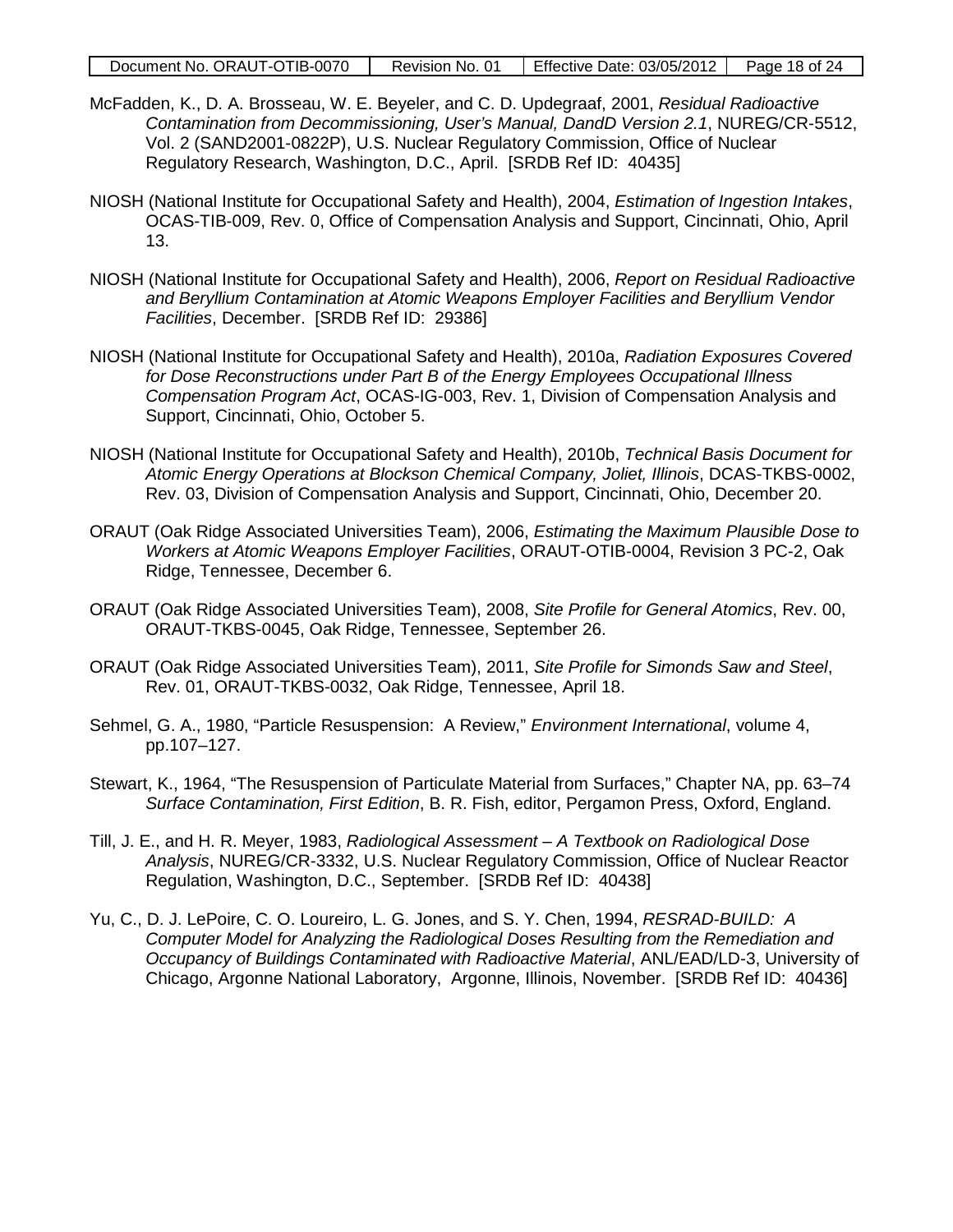#### **ATTACHMENT A DERIVATION OF RESUSPENSION FACTORS USING RESRAD-BUILD-PROBABILISTIC** Page 1 of 6

#### **LIST OF TABLES**

#### <span id="page-18-0"></span>**TABLE TITLE PAGE**

#### **LIST OF FIGURES**

#### **FIGURE TITLE PAGE**

#### **Methodology**

The air concentration  $(C<sup>n</sup>)$  in a one-room air quality model under equilibrium conditions for a surface source of long-lived radionuclide contamination in which the contamination covers the entire floor can be expressed as (Yu et al. 1994, Equation J.4.10-5):

$$
C^n = \frac{f_R f C_{\text{surf}}}{24T_R \lambda_b^2 H}
$$
 (A-1)

where

- $C^n$  = air concentration of radionuclide *n* in the room (pCi/m<sup>3</sup>),
- $f_R$  = removal fraction of the source material<br> $f$  = fraction of removed material that becon
- $=$  fraction of removed material that becomes indoor dust (air release fraction),
- $C_{\text{surf}}$  = surface concentration (pCi/m<sup>2</sup>),
- $T_R$  = time to remove material from the source (source lifetime) (d),
- $\lambda_h^a$  $\lambda_b^a$  = air exchange rate (hr<sup>-1</sup>), and
- $H =$  height of compartment (m).

The resuspension factor is defined as the ratio of the air activity to the surface activity. Using the notation above, the resuspension factor  $R_F$  can be expressed as (Yu et al. 1994, Equation J.4.10-6):

$$
R_F = \frac{f_R f}{24T_R \lambda_b^a H}
$$
 (A-2)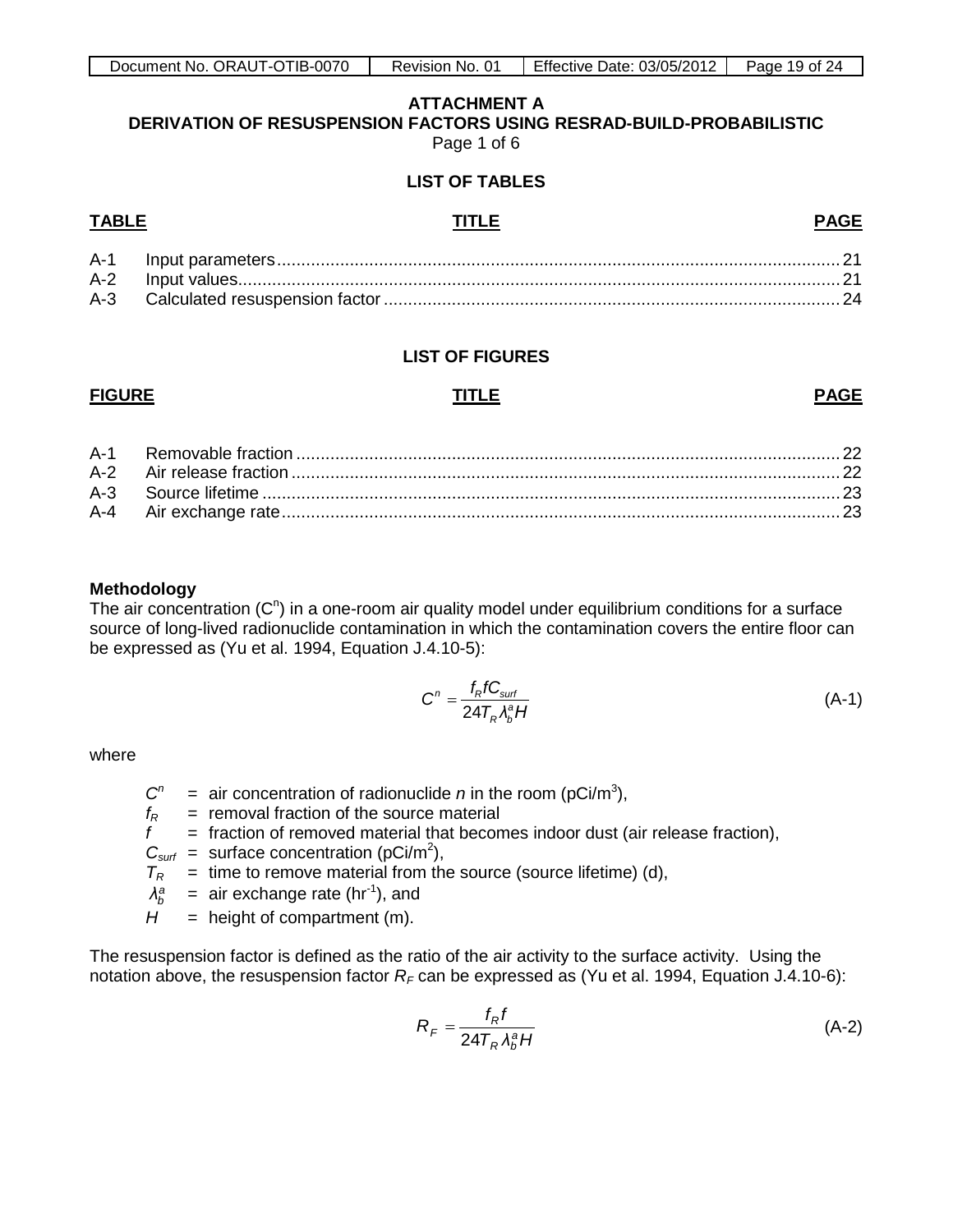| Document No. ORAUT-OTIB-0070 | Revision No. 01 | Effective Date: 03/05/2012 | Page 20 of 24 |
|------------------------------|-----------------|----------------------------|---------------|

# **ATTACHMENT A**

**DERIVATION OF RESUSPENSION FACTORS USING RESRAD-BUILD-PROBABILISTIC**

Page 2 of 6

Because the RESRAD-BUILD probabilistic module does not directly provide an air activity output, it is necessary to derive it based on the inhalation dose output value based on the relationship (Yu et al. 1994, Equation D.3):

$$
D_{inh}^n(t) = F_{in} \times F_i \times IR \times \overline{C}_i^n(t) \times ED \times DCF_h^n
$$
\n(A-3)

where

- $D_{\text{int}}^{n}(t)$  = total effective dose equivalent due to inhalation of radionuclide *n* in compartment *I* from time *t* to *t + ED* (mrem),
- $F_{\text{in}}$  = fraction of time spent indoors (indoor fraction) (dimensionless),
- $F_i$  = fraction of indoor time that is spent at compartment *i* (time fraction) (dimensionless),<br> $IR$  = inhalation rate (m<sup>3</sup> d<sup>-1</sup>),

 $IR =$  inhalation rate (m<sup>3</sup> d<sup>-1</sup>),

- $\overline{C}_i^n(t)$  = average concentration of radionuclide *n* (pCi/m<sup>3</sup>) over the exposure duration *ED* starting at time *t* in the indoor air of compartment *i*,
- *ED* = exposure duration (d), and
- $DCF<sub>b</sub><sup>n</sup>$  = inhalation dose conversation factor for radionuclide *n* (mrem/pCi).

The appropriateness of this methodology for deriving the air activity (and in effect the resuspension factor) was verified by calculating these values using both the described technique and the closed form analytical solution (based on Yu et al. 1994, Equation J.4.10-6) and comparing them with the RESRAD-BUILD output air activity value (provided on the detailed output report). The requisite parameters necessary to perform this comparison are only available for the deterministic RESRAD-BUILD cases.

### **Input Values**

The probabilistic module of RESRAD-BUILD allows any parameter to be specified as a probability density function. The resultant output is provided for the 5th through 100th percentile in intervals of 5%.

The resuspension factor at the 95th percentile was calculated using default probability density functions for the following parameters: (1) removable fraction, (2) fraction of removed material that becomes indoor dust, (3) time to remove material, and (4) air exchange rate. A deterministic value of room height (2.5 m) was selected to represent a reasonable approximation that is favorable to claimants. The default distributions applied (as documented in Appendix J of Yu et al. 1994) are based on a detailed literature review by Argonne National Laboratory and are summarized in Table A-1 and shown in Figures A-1 to A-4. Detailed analyses of these distributions are provided in Appendix J of Yu et al. (1994).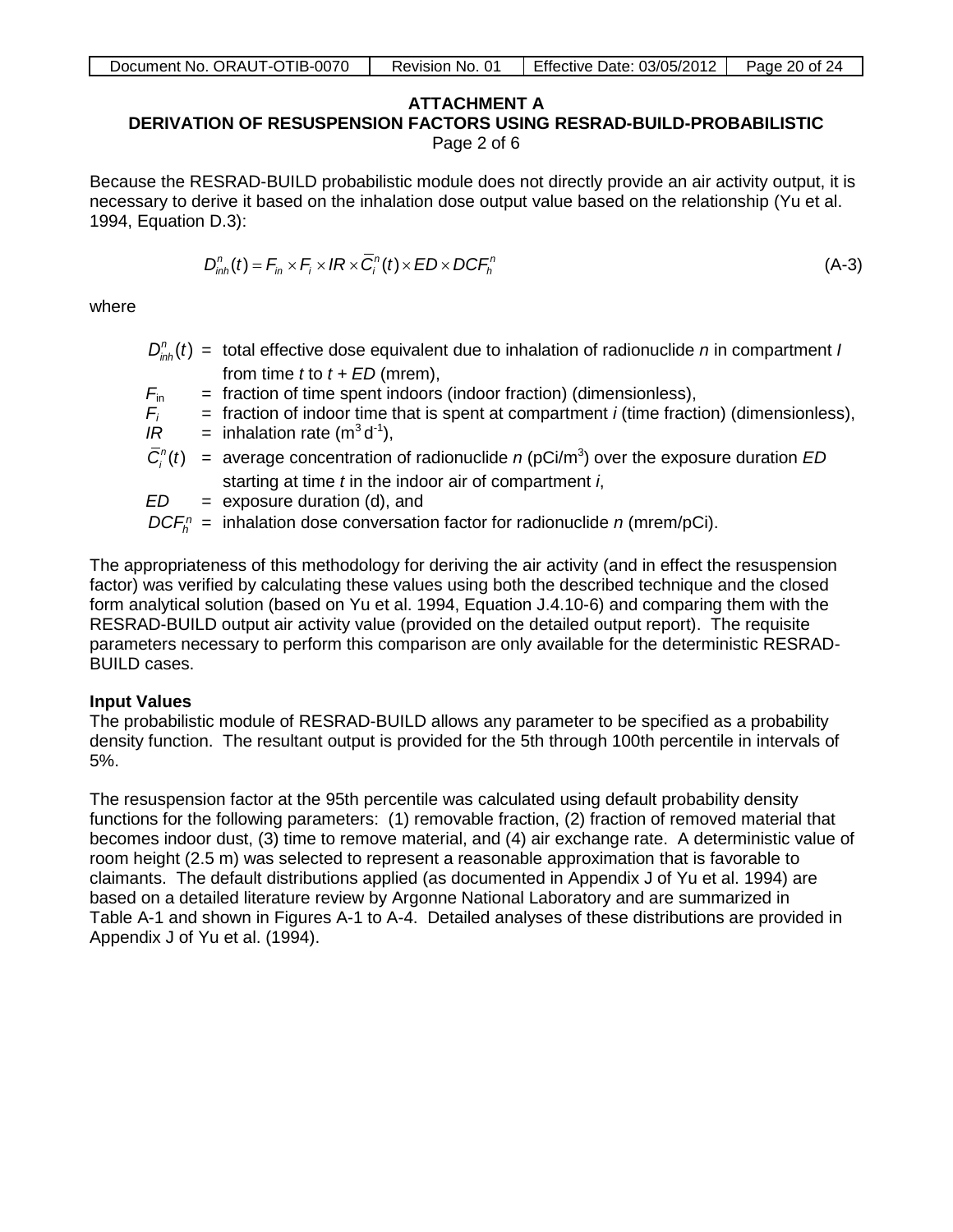#### **ATTACHMENT A DERIVATION OF RESUSPENSION FACTORS USING RESRAD-BUILD-PROBABILISTIC** Page 3 of 6

Table A-1. Input parameters (sensitive).

| Value                              | <b>Type</b>          | Value                                                                                                                                      | <b>Comment</b>                                   |
|------------------------------------|----------------------|--------------------------------------------------------------------------------------------------------------------------------------------|--------------------------------------------------|
| Removable fraction<br>(unitless)   | <b>Probabilistic</b> | Triangular distribution<br>Minimum $= 0$<br>Maximum $= 1.0$<br>Most likely $= 0.1$                                                         | Yu et al. 1994, Figure J.14                      |
| Air release fraction<br>(unitless) | <b>Probabilistic</b> | Triangular distribution<br>Minimum = $1E-6$ ,<br>$Maximum = 1$<br>Most likely = $0.07$                                                     | Yu et al. 1994, Figure J.13                      |
| Source lifetime<br>(d)             | <b>Probabilistic</b> | Triangular distribution<br>Minimum $= 1,000$<br>Maximum = $100,000$<br>Most likely = $10,000$                                              | Yu et al. 1994, Figure J.15                      |
| Air exchange rate<br>$(hr^{-1})$   | Probabilistic        | Truncated lognormal distribution<br>Mean = $0.4187$<br>Standard deviation $= 0.88$<br>Lower quantile = $0.001$<br>Upper quantile = $0.999$ | Yu et al. 1994, Figure J.9                       |
| Height<br>(m)                      | Deterministic        | 2.5                                                                                                                                        | Realistic value that is favorable to<br>claimant |

Table A-2. Input values (insensitive – no impact on analytical results).

| Value                         | Type          | Value | <b>Comment</b>        |
|-------------------------------|---------------|-------|-----------------------|
| Source activity ( $pCi/m^2$ ) | Deterministic | 1,000 |                       |
| Source area $(m2)$            | Deterministic | 36    |                       |
| Breathing rate $(m^2 d^1)$    | Deterministic | 28.8  | Equal to 1.2 $m^3/hr$ |
| Indoor fraction (unitless)    | Deterministic | 0.23  | Equal to 2,000 hr/yr  |
| Time fraction (unitless)      | Deterministic |       | Single-room model     |
| Exposure duration (d)         | Deterministic | 365   |                       |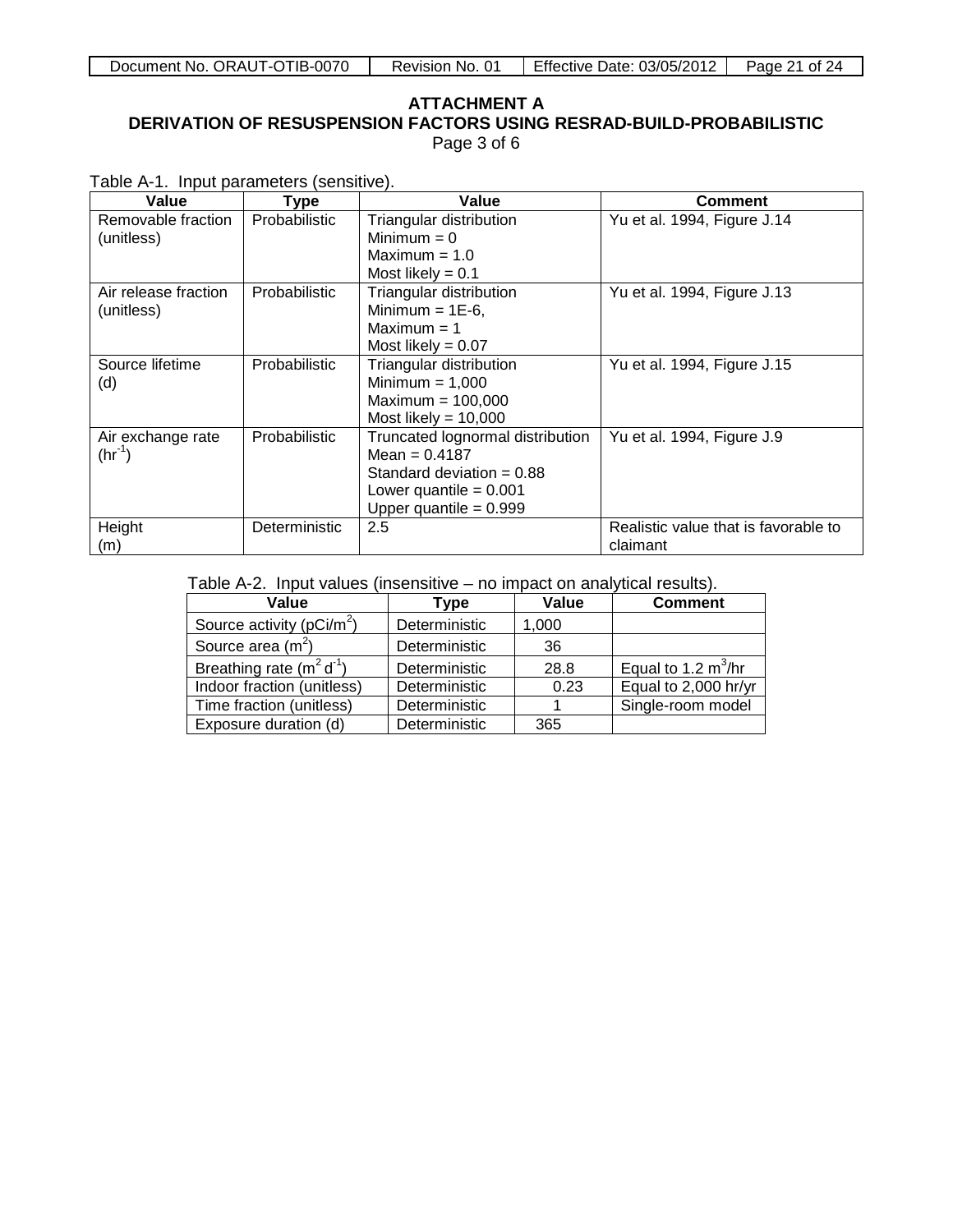**ATTACHMENT A DERIVATION OF RESUSPENSION FACTORS USING RESRAD-BUILD-PROBABILISTIC** Page 4 of 6



Figure A-1. Removable fraction (Yu et al. 1994, Figure J.14).



Figure A-2. Air release fraction (Yu et al. 1994, Figure J.13).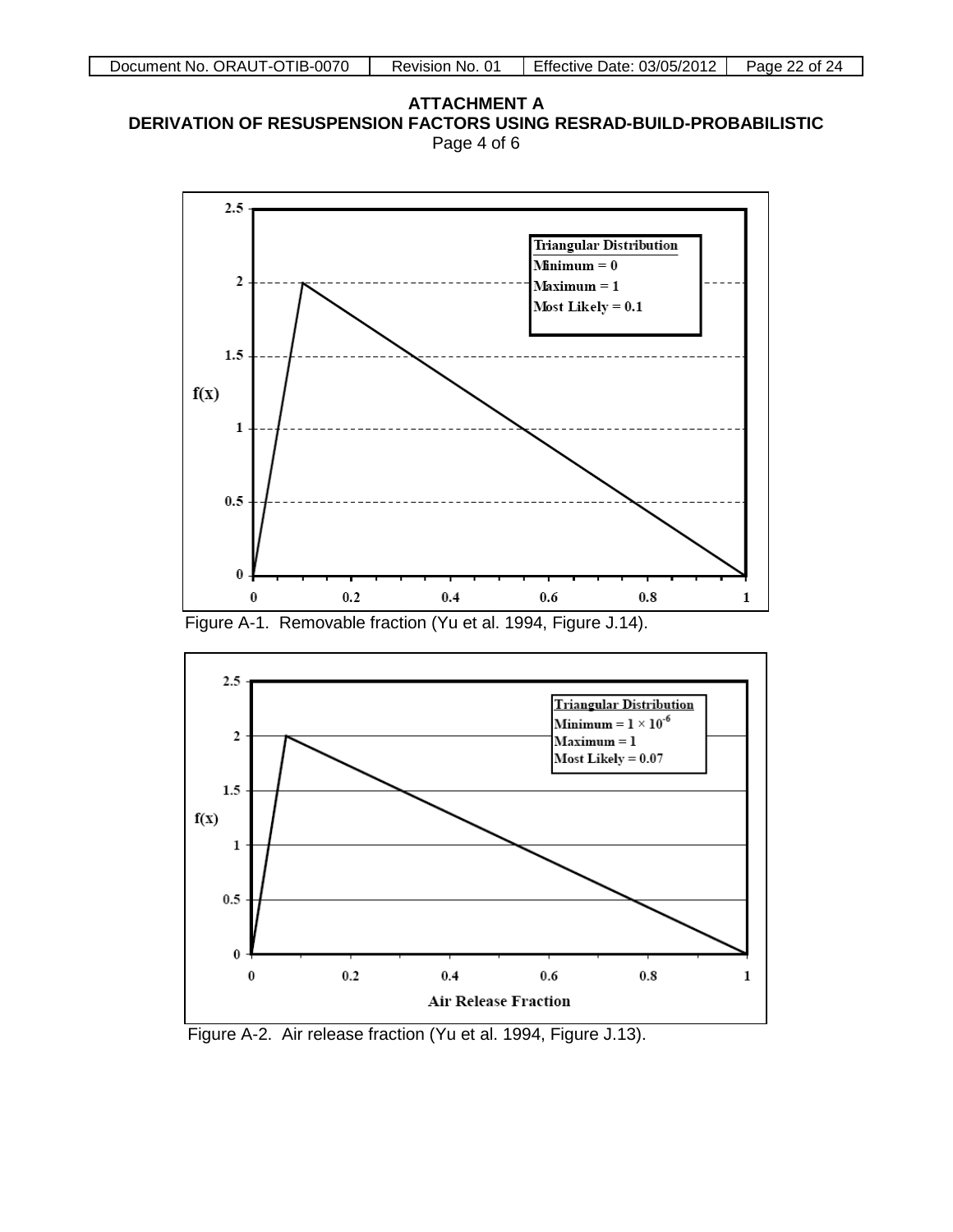







Figure A-4. Air exchange rate (Yu et al. 1994, Figure J.9)

### **Results**

Table A-3 presents the calculated resuspension factor based on the RESRAD-BUILD probabilistic model runs for the inputs described above. At the 95th percentile, a resuspension factor of 4.5  $\times$  10<sup>-7</sup> is derived.